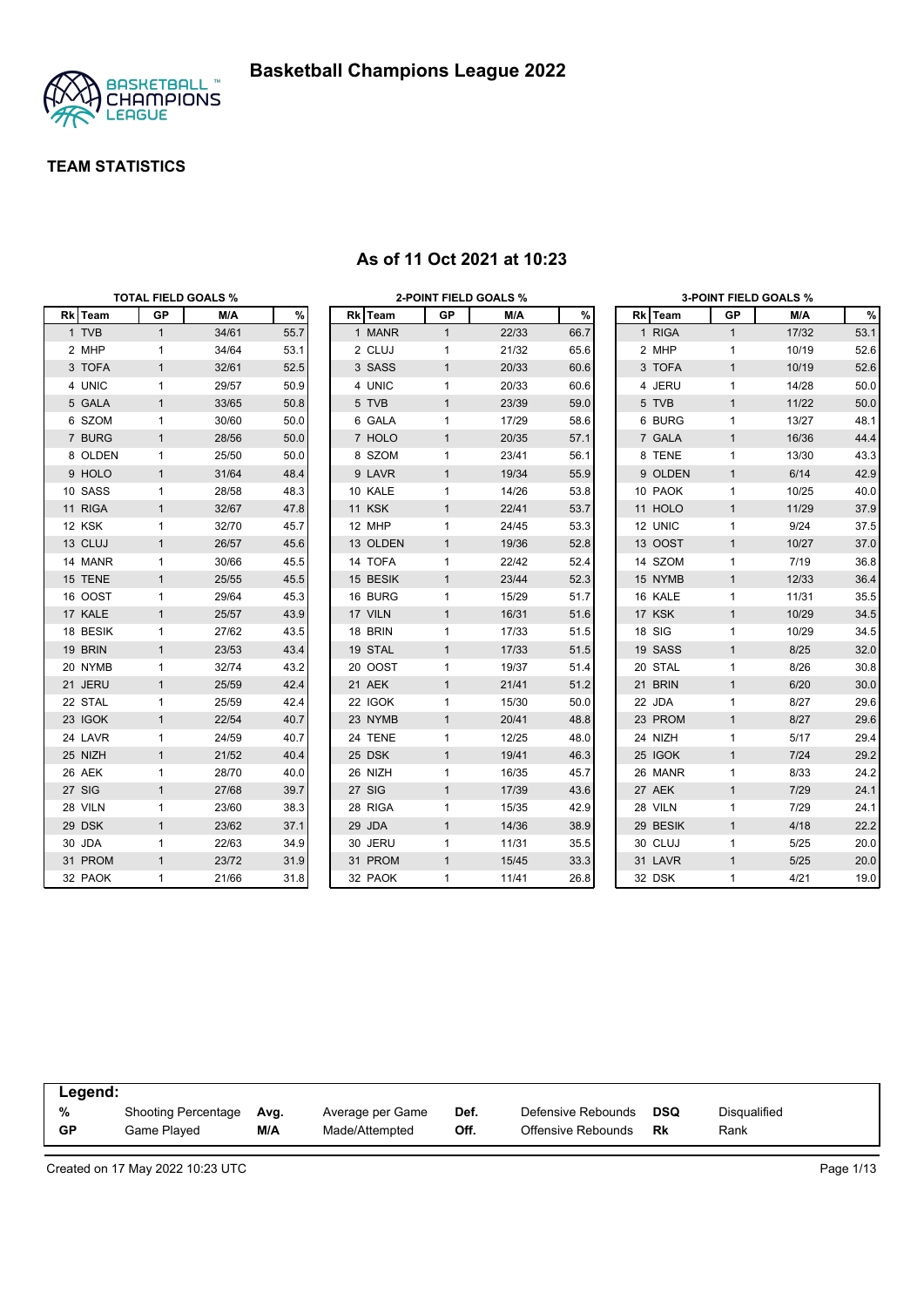

|               | <b>FREE THROWS %</b> |       |      |          | <b>POINTS FOR</b> |       |       |          | <b>POINTS AGAINST</b> |       |       |
|---------------|----------------------|-------|------|----------|-------------------|-------|-------|----------|-----------------------|-------|-------|
| Rk Team       | <b>GP</b>            | M/A   | $\%$ | Rk Team  | <b>GP</b>         | Total | Avg.  | Rk Team  | GP                    | Total | Avg.  |
| 1 AEK         | $\mathbf{1}$         | 15/16 | 93.8 | 1 GALA   | $\mathbf{1}$      | 101   | 101.0 | 1 CLUJ   | $\mathbf{1}$          | 60    | 60.0  |
| 2 KALE        | $\mathbf{1}$         | 12/13 | 92.3 | 2 MHP    | 1                 | 94    | 94.0  | 2 HOLO   | $\mathbf{1}$          | 61    | 61.0  |
| 3 MANR        | $\mathbf{1}$         | 13/15 | 86.7 | 3 TOFA   | $\mathbf{1}$      | 92    | 92.0  | 3 UNIC   | $\mathbf{1}$          | 62    | 62.0  |
| 4 TVB         | $\mathbf{1}$         | 12/14 | 85.7 | 4 TVB    | $\mathbf{1}$      | 91    | 91.0  | 4 LAVR   | $\mathbf{1}$          | 63    | 63.0  |
| 5 SASS        | $\mathbf{1}$         | 17/20 | 85.0 | 5 HOLO   | $\mathbf{1}$      | 88    | 88.0  | 5 IGOK   | $\mathbf{1}$          | 64    | 64.0  |
| 6 MHP         | $\mathbf{1}$         | 16/19 | 84.2 | 6 KSK    | $\mathbf{1}$      | 86    | 86.0  | 6 JDA    | $\mathbf{1}$          | 65    | 65.0  |
| 7 GALA        | $\mathbf{1}$         | 19/23 | 82.6 | 7 NYMB   | $\mathbf{1}$      | 85    | 85.0  | 7 DSK    | $\mathbf{1}$          | 66    | 66.0  |
| 8 STAL        | $\mathbf{1}$         | 18/22 | 81.8 | 8 RIGA   | 1                 | 85    | 85.0  | 8 PAOK   | $\mathbf{1}$          | 68    | 68.0  |
| 9 OLDEN       | $\mathbf{1}$         | 20/25 | 80.0 | 9 JERU   | $\mathbf{1}$      | 84    | 84.0  | 9 TENE   | $\mathbf{1}$          | 70    | 70.0  |
| 10 BESIK      | $\mathbf{1}$         | 16/20 | 80.0 | 10 OOST  | 1                 | 83    | 83.0  | 10 OLDEN | $\mathbf{1}$          | 72    | 72.0  |
| <b>11 SIG</b> | $\mathbf{1}$         | 11/14 | 78.6 | 11 SZOM  | $\mathbf{1}$      | 83    | 83.0  | 11 PROM  | $\mathbf{1}$          | 73    | 73.0  |
| 12 BURG       | 1                    | 13/17 | 76.5 | 12 BURG  | 1                 | 82    | 82.0  | 12 SIG   | $\mathbf{1}$          | 73    | 73.0  |
| 13 PROM       | $\mathbf{1}$         | 16/21 | 76.2 | 13 MANR  | $\mathbf{1}$      | 81    | 81.0  | 13 BURG  | $\mathbf{1}$          | 74    | 74.0  |
| 14 VILN       | $\mathbf{1}$         | 19/25 | 76.0 | 14 SASS  | $\mathbf{1}$      | 81    | 81.0  | 14 KALE  | $\mathbf{1}$          | 75    | 75.0  |
| 15 TOFA       | $\mathbf{1}$         | 18/24 | 75.0 | 15 UNIC  | $\mathbf{1}$      | 79    | 79.0  | 15 MANR  | $\mathbf{1}$          | 76    | 76.0  |
| 16 HOLO       | 1                    | 15/20 | 75.0 | 16 AEK   | $\mathbf{1}$      | 78    | 78.0  | 16 VILN  | $\mathbf{1}$          | 76    | 76.0  |
| 17 OOST       | $\mathbf{1}$         | 15/20 | 75.0 | 17 OLDEN | $\mathbf{1}$      | 76    | 76.0  | 17 SZOM  | $\mathbf{1}$          | 78    | 78.0  |
| 18 LAVR       | $\mathbf{1}$         | 12/16 | 75.0 | 18 STAL  | $\mathbf{1}$      | 76    | 76.0  | 18 NIZH  | $\mathbf{1}$          | 79    | 79.0  |
| 19 JDA        | $\mathbf{1}$         | 11/15 | 73.3 | 19 SIG   | $\mathbf{1}$      | 75    | 75.0  | 19 MHP   | $\mathbf{1}$          | 81    | 81.0  |
| 20 SZOM       | 1                    | 16/22 | 72.7 | 20 BESIK | 1                 | 74    | 74.0  | 20 STAL  | $\mathbf{1}$          | 81    | 81.0  |
| 21 DSK        | $\mathbf{1}$         | 10/14 | 71.4 | 21 KALE  | $\mathbf{1}$      | 73    | 73.0  | 21 BESIK | $\mathbf{1}$          | 82    | 82.0  |
| 22 IGOK       | 1                    | 17/24 | 70.8 | 22 TENE  | 1                 | 73    | 73.0  | 22 AEK   | $\mathbf{1}$          | 83    | 83.0  |
| 23 PAOK       | $\mathbf{1}$         | 12/17 | 70.6 | 23 VILN  | $\mathbf{1}$      | 72    | 72.0  | 23 TOFA  | $\mathbf{1}$          | 83    | 83.0  |
| 24 JERU       | $\mathbf{1}$         | 20/30 | 66.7 | 24 PROM  | $\mathbf{1}$      | 70    | 70.0  | 24 KSK   | $\mathbf{1}$          | 84    | 84.0  |
| 25 KSK        | $\mathbf{1}$         | 12/18 | 66.7 | 25 IGOK  | $\mathbf{1}$      | 68    | 68.0  | 25 GALA  | $\mathbf{1}$          | 85    | 85.0  |
| 26 UNIC       | 1                    | 12/18 | 66.7 | 26 CLUJ  | $\mathbf{1}$      | 66    | 66.0  | 26 TVB   | $\mathbf{1}$          | 85    | 85.0  |
| 27 RIGA       | $\mathbf{1}$         | 4/6   | 66.7 | 27 LAVR  | $\mathbf{1}$      | 65    | 65.0  | 27 JERU  | $\mathbf{1}$          | 86    | 86.0  |
| 28 NYMB       | $\mathbf{1}$         | 9/14  | 64.3 | 28 PAOK  | $\mathbf{1}$      | 64    | 64.0  | 28 BRIN  | $\mathbf{1}$          | 88    | 88.0  |
| 29 NIZH       | $\mathbf{1}$         | 15/24 | 62.5 | 29 JDA   | $\mathbf{1}$      | 63    | 63.0  | 29 RIGA  | $\mathbf{1}$          | 91    | 91.0  |
| 30 BRIN       | $\mathbf{1}$         | 9/16  | 56.3 | 30 NIZH  | $\mathbf{1}$      | 62    | 62.0  | 30 OOST  | $\mathbf{1}$          | 92    | 92.0  |
| 31 CLUJ       | $\mathbf{1}$         | 9/17  | 52.9 | 31 BRIN  | $\mathbf{1}$      | 61    | 61.0  | 31 SASS  | $\mathbf{1}$          | 94    | 94.0  |
| 32 TENE       | 1                    | 10/21 | 47.6 | 32 DSK   | 1                 | 60    | 60.0  | 32 NYMB  | $\mathbf{1}$          | 101   | 101.0 |

| Legend: |                     |      |                  |      |                    |     |              |
|---------|---------------------|------|------------------|------|--------------------|-----|--------------|
| %       | Shooting Percentage | Ava. | Average per Game | Def. | Defensive Rebounds | DSQ | Disqualified |
| GP      | Game Plaved         | M/A  | Made/Attempted   | Off. | Offensive Rebounds | Rk  | Rank         |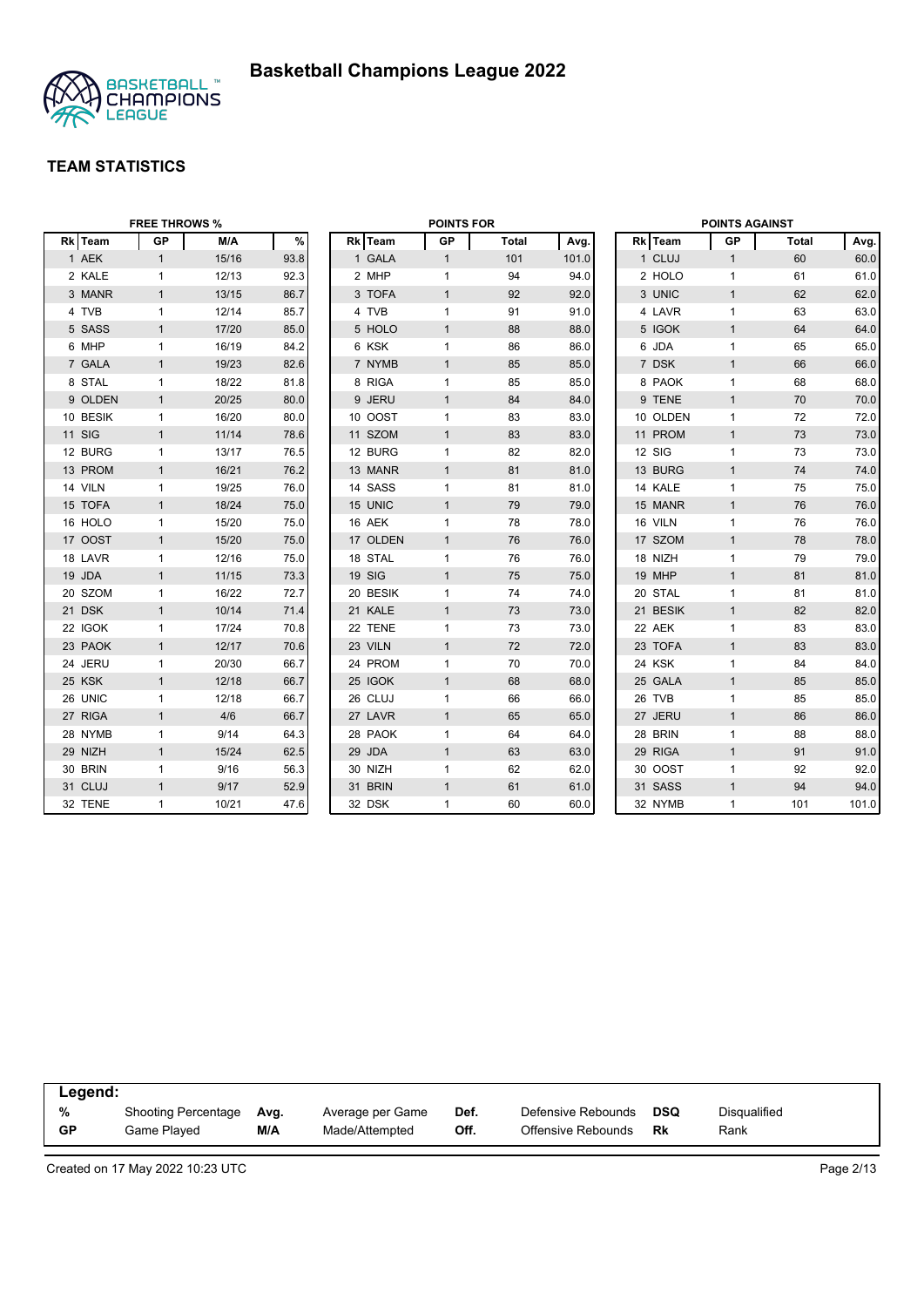

|          | <b>REBOUNDS</b> |                |      |            |      |          | <b>ASSISTS</b> |              |      |          | <b>FOULS</b> |              |      |
|----------|-----------------|----------------|------|------------|------|----------|----------------|--------------|------|----------|--------------|--------------|------|
| Rk Team  | GP              | Off.           | Def. | Total Avg. |      | Rk Team  | GP             | <b>Total</b> | Avg. | Rk Team  | <b>GP</b>    | <b>Total</b> | Avg. |
| 1 PROM   | $\mathbf{1}$    | 16             | 33   | 49         | 49.0 | 1 MANR   | $\mathbf{1}$   | 27           | 27.0 | 1 KSK    | $\mathbf{1}$ | 27           | 27.0 |
| 2 IGOK   | $\mathbf{1}$    | 12             | 36   | 48         | 48.0 | 2 OOST   | 1              | 25           | 25.0 | 2 JERU   | $\mathbf{1}$ | 24           | 24.0 |
| 3 JDA    | $\mathbf{1}$    | 15             | 28   | 43         | 43.0 | 3 TOFA   | $\mathbf{1}$   | 25           | 25.0 | 3 OLDEN  | $\mathbf{1}$ | 23           | 23.0 |
| 4 SIG    | $\mathbf{1}$    | 19             | 24   | 43         | 43.0 | 4 TVB    | 1              | 24           | 24.0 | 4 TOFA   | $\mathbf{1}$ | 23           | 23.0 |
| 5 CLUJ   | $\mathbf{1}$    | 15             | 25   | 40         | 40.0 | 5 NYMB   | $\mathbf{1}$   | 23           | 23.0 | 5 UNIC   | $\mathbf{1}$ | 23           | 23.0 |
| 6 KSK    | $\mathbf{1}$    | 15             | 25   | 40         | 40.0 | 6 BURG   | 1              | 22           | 22.0 | 6 DSK    | $\mathbf{1}$ | 22           | 22.0 |
| 7 SZOM   | $\mathbf{1}$    | 12             | 28   | 40         | 40.0 | 7 NIZH   | $\mathbf{1}$   | 22           | 22.0 | 7 NIZH   | $\mathbf{1}$ | 22           | 22.0 |
| 8 NYMB   | 1               | 13             | 26   | 39         | 39.0 | 8 RIGA   | 1              | 22           | 22.0 | 8 NYMB   | $\mathbf{1}$ | 22           | 22.0 |
| 9 GALA   | $\mathbf{1}$    | $\overline{7}$ | 31   | 38         | 38.0 | 9 GALA   | $\mathbf{1}$   | 20           | 20.0 | 9 PROM   | $\mathbf{1}$ | 22           | 22.0 |
| 10 STAL  | 1               | 9              | 29   | 38         | 38.0 | 10 SZOM  | 1              | 20           | 20.0 | 10 VILN  | $\mathbf{1}$ | 22           | 22.0 |
| 11 HOLO  | $\mathbf{1}$    | 6              | 31   | 37         | 37.0 | 11 STAL  | $\mathbf{1}$   | 19           | 19.0 | 11 MANR  | $\mathbf{1}$ | 21           | 21.0 |
| 12 MHP   | $\mathbf{1}$    | 13             | 24   | 37         | 37.0 | 12 UNIC  | 1              | 19           | 19.0 | 12 SASS  | $\mathbf{1}$ | 21           | 21.0 |
| 13 UNIC  | $\mathbf{1}$    | 13             | 24   | 37         | 37.0 | 13 IGOK  | $\mathbf{1}$   | 18           | 18.0 | 13 OOST  | $\mathbf{1}$ | 20           | 20.0 |
| 14 JERU  | $\mathbf{1}$    | 11             | 25   | 36         | 36.0 | 14 JERU  | $\mathbf{1}$   | 18           | 18.0 | 14 SZOM  | $\mathbf{1}$ | 20           | 20.0 |
| 15 LAVR  | $\mathbf{1}$    | 9              | 27   | 36         | 36.0 | 15 KALE  | $\mathbf{1}$   | 18           | 18.0 | 15 TENE  | $\mathbf{1}$ | 20           | 20.0 |
| 16 TENE  | $\mathbf{1}$    | $\overline{4}$ | 32   | 36         | 36.0 | 16 CLUJ  | $\mathbf{1}$   | 17           | 17.0 | 16 BRIN  | $\mathbf{1}$ | 19           | 19.0 |
| 17 AEK   | $\mathbf{1}$    | 13             | 22   | 35         | 35.0 | 17 HOLO  | $\mathbf{1}$   | 17           | 17.0 | 17 MHP   | $\mathbf{1}$ | 19           | 19.0 |
| 18 BURG  | $\mathbf{1}$    | 9              | 26   | 35         | 35.0 | 18 MHP   | 1              | 17           | 17.0 | 18 STAL  | $\mathbf{1}$ | 19           | 19.0 |
| 19 DSK   | $\mathbf{1}$    | 15             | 19   | 34         | 34.0 | 19 BESIK | $\mathbf{1}$   | 16           | 16.0 | 19 BURG  | $\mathbf{1}$ | 18           | 18.0 |
| 20 MANR  | 1               | 9              | 25   | 34         | 34.0 | 20 JDA   | 1              | 16           | 16.0 | 20 CLUJ  | $\mathbf{1}$ | 18           | 18.0 |
| 21 PAOK  | $\mathbf{1}$    | 11             | 23   | 34         | 34.0 | 21 TENE  | $\mathbf{1}$   | 16           | 16.0 | 21 GALA  | $\mathbf{1}$ | 18           | 18.0 |
| 22 TOFA  | 1               | 8              | 26   | 34         | 34.0 | 22 AEK   | 1              | 15           | 15.0 | 22 PAOK  | $\mathbf{1}$ | 18           | 18.0 |
| 23 TVB   | $\mathbf{1}$    | 9              | 25   | 34         | 34.0 | 23 BRIN  | $\mathbf{1}$   | 15           | 15.0 | 23 RIGA  | $\mathbf{1}$ | 18           | 18.0 |
| 24 OOST  | $\mathbf{1}$    | 11             | 22   | 33         | 33.0 | 24 PROM  | $\mathbf{1}$   | 15           | 15.0 | 24 HOLO  | $\mathbf{1}$ | 17           | 17.0 |
| 25 BRIN  | $\mathbf{1}$    | 2              | 30   | 32         | 32.0 | 25 SIG   | $\mathbf{1}$   | 15           | 15.0 | 25 IGOK  | $\mathbf{1}$ | 17           | 17.0 |
| 26 VILN  | $\mathbf{1}$    | 11             | 21   | 32         | 32.0 | 26 SASS  | $\mathbf{1}$   | 14           | 14.0 | 26 JDA   | $\mathbf{1}$ | 17           | 17.0 |
| 27 BESIK | $\mathbf{1}$    | 11             | 20   | 31         | 31.0 | 27 KSK   | $\mathbf{1}$   | 13           | 13.0 | 27 AEK   | $\mathbf{1}$ | 16           | 16.0 |
| 28 OLDEN | $\mathbf{1}$    | 6              | 25   | 31         | 31.0 | 28 PAOK  | 1              | 13           | 13.0 | 28 BESIK | $\mathbf{1}$ | 16           | 16.0 |
| 29 KALE  | $\mathbf{1}$    | 8              | 21   | 29         | 29.0 | 29 VILN  | $\mathbf{1}$   | 13           | 13.0 | 29 SIG   | $\mathbf{1}$ | 16           | 16.0 |
| 30 NIZH  | 1               | 9              | 18   | 27         | 27.0 | 30 LAVR  | 1              | 12           | 12.0 | 30 TVB   | $\mathbf{1}$ | 16           | 16.0 |
| 31 RIGA  | $\mathbf{1}$    | 10             | 17   | 27         | 27.0 | 31 OLDEN | $\mathbf{1}$   | 12           | 12.0 | 31 KALE  | $\mathbf{1}$ | 15           | 15.0 |
| 32 SASS  | $\mathbf{1}$    | $\overline{7}$ | 16   | 23         | 23.0 | 32 DSK   | 1              | 11           | 11.0 | 32 LAVR  | $\mathbf{1}$ | 15           | 15.0 |

| Legend:   |                     |      |                  |      |                    |     |              |  |
|-----------|---------------------|------|------------------|------|--------------------|-----|--------------|--|
| %         | Shooting Percentage | Avg. | Average per Game | Def. | Defensive Rebounds | DSQ | Disqualified |  |
| <b>GP</b> | Game Plaved         | M/A  | Made/Attempted   | Off. | Offensive Rebounds | Rk  | Rank         |  |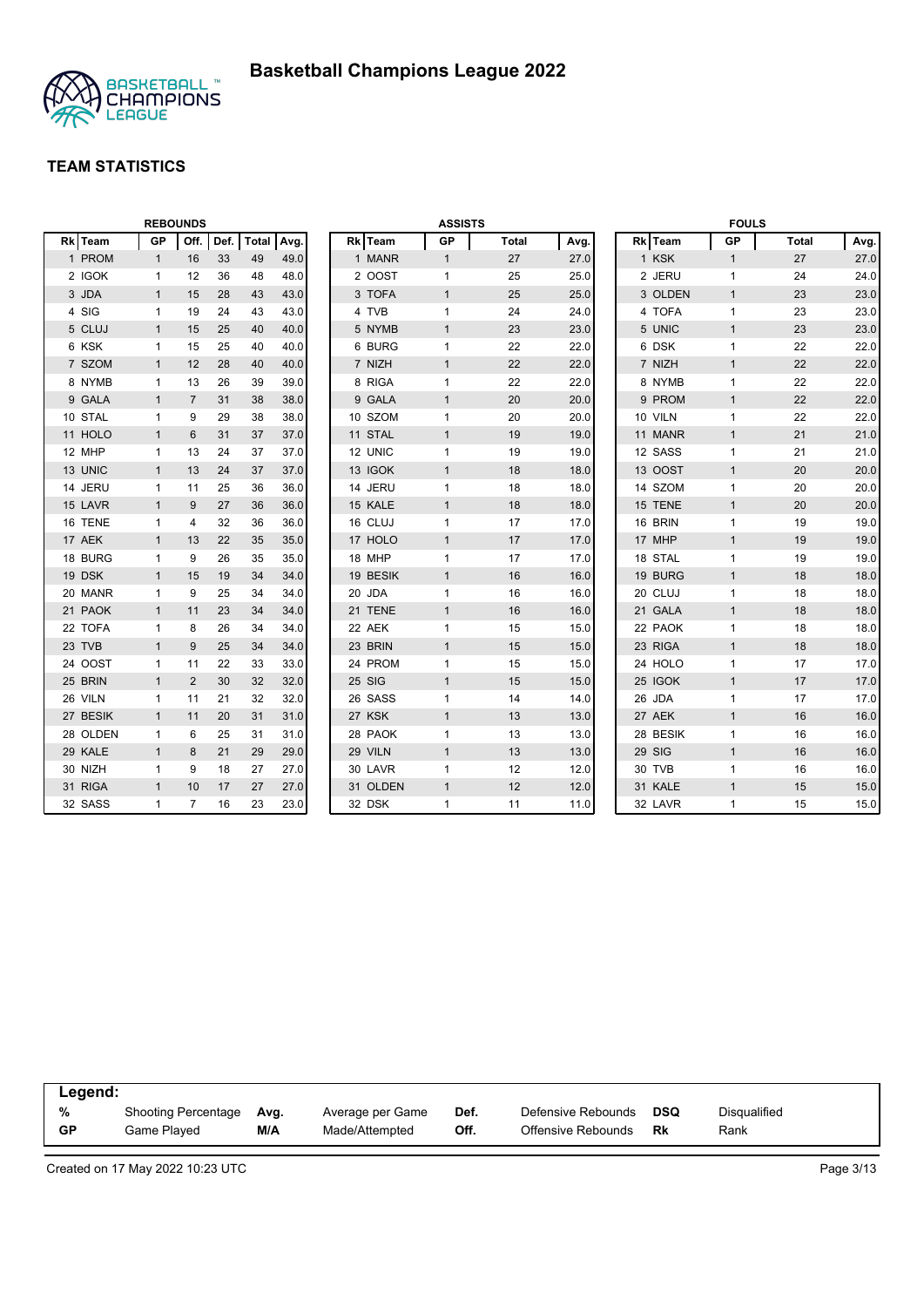

|                   | <b>TURNOVERS</b> |              |      |          | <b>STEALS</b> |                 |      |        |          | <b>BLOCKED SHOTS</b> |                |       |
|-------------------|------------------|--------------|------|----------|---------------|-----------------|------|--------|----------|----------------------|----------------|-------|
| <b>Team</b><br>Rk | GP               | <b>Total</b> | Avg. | Rk Team  | GP            | <b>Total</b>    | Avg. |        | Rk Team  | GP                   | Total          | Avg.  |
| 1 CLUJ            | $\mathbf{1}$     | 20           | 20.0 | 1 DSK    | $\mathbf{1}$  | 12              | 12.0 |        | 1 TENE   | $\mathbf{1}$         | $\overline{7}$ | 7.0   |
| 2 DSK             | $\mathbf{1}$     | 20           | 20.0 | 2 HOLO   | $\mathbf{1}$  | 11              | 11.0 |        | 2 TVB    | $\mathbf{1}$         | 6              | 6.0   |
| 3 SIG             | $\mathbf{1}$     | 18           | 18.0 | 3 BESIK  | $\mathbf{1}$  | 10              | 10.0 |        | 3 KALE   | $\mathbf{1}$         | 5              | 5.0   |
| 4 STAL            | $\mathbf{1}$     | 18           | 18.0 | 4 SIG    | $\mathbf{1}$  | 10              | 10.0 |        | 4 MHP    | $\mathbf{1}$         | 5              | 5.0   |
| 5 TVB             | $\mathbf{1}$     | 18           | 18.0 | 5 RIGA   | $\mathbf{1}$  | 9               | 9.0  |        | 5 SZOM   | $\mathbf{1}$         | $\sqrt{5}$     | $5.0$ |
| 6 BRIN            | $\mathbf{1}$     | 17           | 17.0 | 6 CLUJ   | $\mathbf{1}$  | 8               | 8.0  |        | 6 UNIC   | $\mathbf{1}$         | 5              | 5.0   |
| 7 SZOM            | $\mathbf{1}$     | 17           | 17.0 | 7 MANR   | $\mathbf{1}$  | $\bf 8$         | 8.0  |        | 7 LAVR   | $\mathbf{1}$         | $\overline{4}$ | 4.0   |
| 8 BURG            | $\mathbf{1}$     | 16           | 16.0 | 8 TVB    | $\mathbf{1}$  | 8               | 8.0  |        | 8 PAOK   | $\mathbf{1}$         | 4              | 4.0   |
| 9 KALE            | $\mathbf{1}$     | 16           | 16.0 | 9 VILN   | $\mathbf{1}$  | 8               | 8.0  |        | 9 BESIK  | $\mathbf{1}$         | 3              | 3.0   |
| 10 RIGA           | $\mathbf{1}$     | 16           | 16.0 | 10 GALA  | $\mathbf{1}$  | $\overline{7}$  | 7.0  |        | 10 CLUJ  | $\mathbf{1}$         | 3              | 3.0   |
| 11 UNIC           | $\mathbf{1}$     | 16           | 16.0 | 11 JDA   | $\mathbf{1}$  | $\overline{7}$  | 7.0  |        | 11 IGOK  | $\mathbf{1}$         | 3              | 3.0   |
| 12 SASS           | $\mathbf{1}$     | 15           | 15.0 | 12 LAVR  | $\mathbf{1}$  | $\overline{7}$  | 7.0  | 12 JDA |          | $\mathbf{1}$         | 3              | 3.0   |
| 13 IGOK           | $\mathbf{1}$     | 14           | 14.0 | 13 SASS  | $\mathbf{1}$  | $\overline{7}$  | 7.0  | 13 KSK |          | $\mathbf{1}$         | 3              | 3.0   |
| 14 MANR           | $\mathbf{1}$     | 14           | 14.0 | 14 STAL  | $\mathbf{1}$  | $\overline{7}$  | 7.0  |        | 14 OLDEN | $\mathbf{1}$         | 3              | 3.0   |
| 15 MHP            | $\mathbf{1}$     | 14           | 14.0 | 15 AEK   | $\mathbf{1}$  | 6               | 6.0  |        | 15 RIGA  | $\mathbf{1}$         | 3              | 3.0   |
| 16 OOST           | $\mathbf{1}$     | 14           | 14.0 | 16 OOST  | $\mathbf{1}$  | 6               | 6.0  | 16 SIG |          | $\mathbf{1}$         | 3              | 3.0   |
| 17 NIZH           | $\mathbf{1}$     | 13           | 13.0 | 17 PAOK  | $\mathbf{1}$  | $6\phantom{1}6$ | 6.0  |        | 17 TOFA  | $\mathbf{1}$         | $\mathbf{3}$   | 3.0   |
| 18 OLDEN          | $\mathbf{1}$     | 13           | 13.0 | 18 TOFA  | $\mathbf{1}$  | 6               | 6.0  |        | 18 BURG  | $\mathbf{1}$         | $\overline{2}$ | 2.0   |
| 19 TOFA           | $\mathbf{1}$     | 13           | 13.0 | 19 UNIC  | $\mathbf{1}$  | $6\phantom{1}$  | 6.0  |        | 19 GALA  | $\mathbf{1}$         | $\overline{2}$ | 2.0   |
| 20 JDA            | $\mathbf{1}$     | 12           | 12.0 | 20 BURG  | 1             | 5               | 5.0  |        | 20 MANR  | $\mathbf{1}$         | $\overline{2}$ | 2.0   |
| 21 JERU           | $\mathbf{1}$     | 12           | 12.0 | 21 MHP   | $\mathbf{1}$  | $\overline{5}$  | 5.0  |        | 21 OOST  | $\mathbf{1}$         | 2              | 2.0   |
| 22 AEK            | $\mathbf{1}$     | 11           | 11.0 | 22 NIZH  | $\mathbf{1}$  | 5               | 5.0  |        | 22 PROM  | $\mathbf{1}$         | $\overline{2}$ | 2.0   |
| 23 LAVR           | $\mathbf{1}$     | 11           | 11.0 | 23 SZOM  | $\mathbf{1}$  | $\sqrt{5}$      | 5.0  |        | 23 SASS  | $\mathbf{1}$         | $\overline{2}$ | 2.0   |
| 24 NYMB           | $\mathbf{1}$     | 11           | 11.0 | 24 KSK   | $\mathbf{1}$  | 4               | 4.0  | 24 AEK |          | $\mathbf{1}$         | $\mathbf{1}$   | 1.0   |
| 25 TENE           | $\mathbf{1}$     | 11           | 11.0 | 25 OLDEN | $\mathbf{1}$  | $\overline{4}$  | 4.0  |        | 25 BRIN  | $\mathbf{1}$         | $\mathbf{1}$   | 1.0   |
| 26 BESIK          | $\mathbf{1}$     | 10           | 10.0 | 26 PROM  | $\mathbf{1}$  | 4               | 4.0  |        | 26 DSK   | $\mathbf{1}$         | $\mathbf{1}$   | 1.0   |
| 27 PROM           | $\mathbf{1}$     | 10           | 10.0 | 27 BRIN  | $\mathbf{1}$  | 3               | 3.0  |        | 27 JERU  | $\mathbf{1}$         | $\mathbf{1}$   | 1.0   |
| 28 GALA           | $\mathbf{1}$     | 9            | 9.0  | 28 IGOK  | 1             | 3               | 3.0  |        | 28 STAL  | $\mathbf{1}$         | $\mathbf{1}$   | 1.0   |
| 29 HOLO           | $\mathbf{1}$     | 9            | 9.0  | 29 JERU  | $\mathbf{1}$  | 3               | 3.0  |        | 29 VILN  | $\mathbf{1}$         | $\mathbf{1}$   | 1.0   |
| <b>30 KSK</b>     | $\mathbf{1}$     | 9            | 9.0  | 30 TENE  | $\mathbf{1}$  | 3               | 3.0  |        | 30 HOLO  | $\mathbf{1}$         | $\mathbf 0$    | 0.0   |
| 31 VILN           | $\mathbf{1}$     | 8            | 8.0  | 31 KALE  | $\mathbf{1}$  | 2               | 2.0  |        | 31 NIZH  | $\mathbf{1}$         | $\mathbf{0}$   | 0.0   |
| 32 PAOK           | $\mathbf{1}$     | 6            | 6.0  | 32 NYMB  | $\mathbf{1}$  | $\overline{2}$  | 2.0  |        | 32 NYMB  | $\mathbf{1}$         | $\mathbf 0$    | 0.0   |

| Legend:   |                     |      |                  |      |                    |            |              |  |
|-----------|---------------------|------|------------------|------|--------------------|------------|--------------|--|
| %         | Shooting Percentage | Avg. | Average per Game | Def. | Defensive Rebounds | <b>DSQ</b> | Disqualified |  |
| <b>GP</b> | Game Played         | M/A  | Made/Attempted   | Off. | Offensive Rebounds | Rk         | Rank         |  |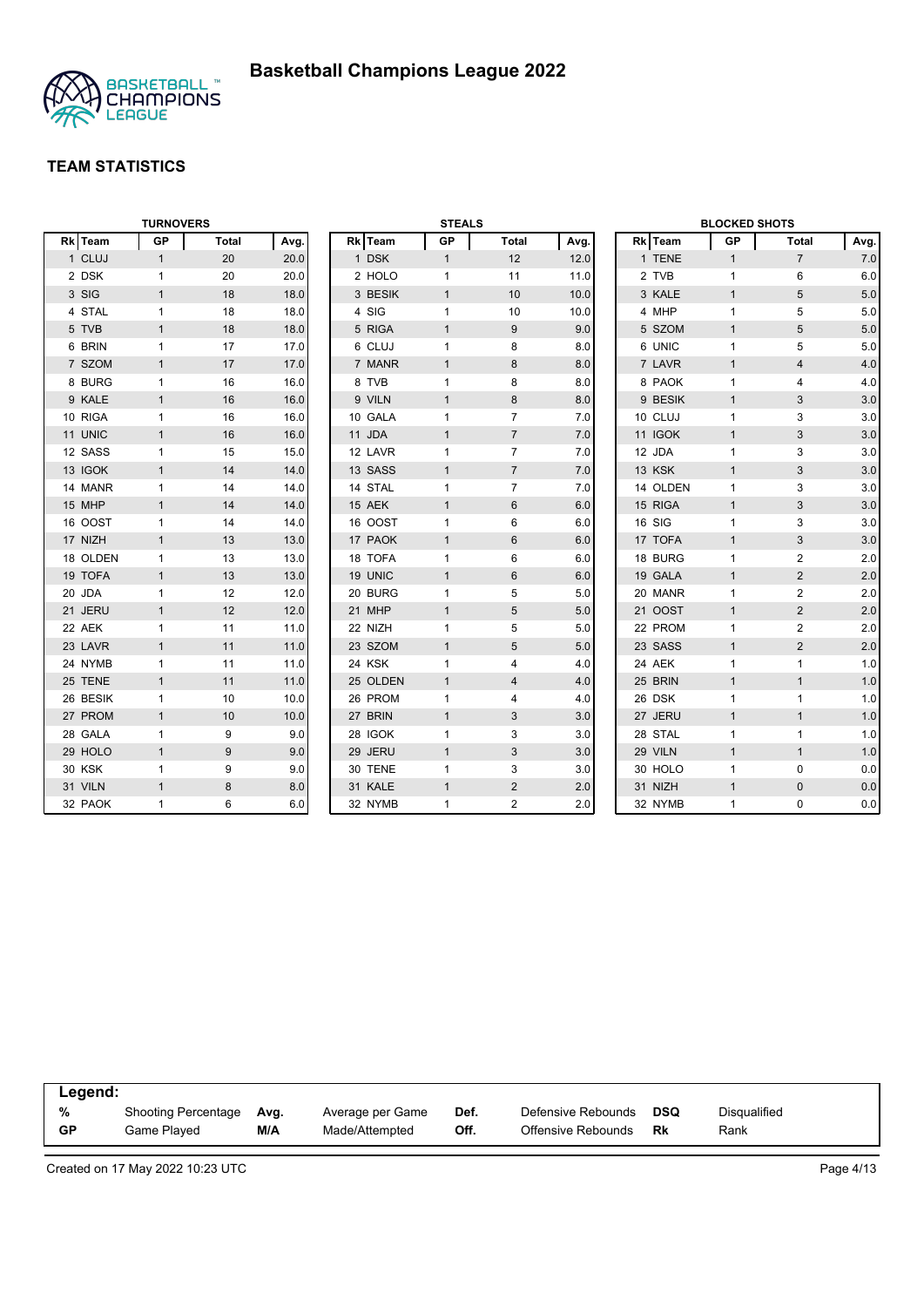



|          |              | <b>TOTAL FIELD GOALS MADE</b> |      |          |              | 2-POINT FIELD GOALS MADE |      |          |              | <b>3-POINT FIELD GOALS MADE</b> |      |
|----------|--------------|-------------------------------|------|----------|--------------|--------------------------|------|----------|--------------|---------------------------------|------|
| Rk Team  | GP           | M/A                           | Avg. | Rk Team  | GP           | Total                    | Avg. | Rk Team  | GP           | <b>Total</b>                    | Avg. |
| 1 MHP    | $\mathbf{1}$ | 34                            | 34.0 | 1 MHP    | $\mathbf{1}$ | 24                       | 24.0 | 1 RIGA   | $\mathbf{1}$ | 17                              | 17.0 |
| 2 TVB    | $\mathbf{1}$ | 34                            | 34.0 | 2 BESIK  | $\mathbf{1}$ | 23                       | 23.0 | 2 GALA   | $\mathbf{1}$ | 16                              | 16.0 |
| 3 GALA   | $\mathbf{1}$ | 33                            | 33.0 | 3 SZOM   | $\mathbf{1}$ | 23                       | 23.0 | 3 JERU   | $\mathbf{1}$ | 14                              | 14.0 |
| 4 KSK    | $\mathbf{1}$ | 32                            | 32.0 | 4 TVB    | 1            | 23                       | 23.0 | 4 BURG   | $\mathbf{1}$ | 13                              | 13.0 |
| 5 NYMB   | $\mathbf{1}$ | 32                            | 32.0 | 5 KSK    | $\mathbf{1}$ | 22                       | 22.0 | 5 TENE   | $\mathbf{1}$ | 13                              | 13.0 |
| 6 RIGA   | $\mathbf{1}$ | 32                            | 32.0 | 6 MANR   | $\mathbf{1}$ | 22                       | 22.0 | 6 NYMB   | $\mathbf{1}$ | 12                              | 12.0 |
| 7 TOFA   | $\mathbf{1}$ | 32                            | 32.0 | 7 TOFA   | $\mathbf{1}$ | 22                       | 22.0 | 7 HOLO   | $\mathbf{1}$ | 11                              | 11.0 |
| 8 HOLO   | $\mathbf{1}$ | 31                            | 31.0 | 8 AEK    | $\mathbf{1}$ | 21                       | 21.0 | 8 KALE   | $\mathbf{1}$ | 11                              | 11.0 |
| 9 MANR   | $\mathbf{1}$ | 30                            | 30.0 | 9 CLUJ   | $\mathbf{1}$ | 21                       | 21.0 | 9 TVB    | $\mathbf{1}$ | 11                              | 11.0 |
| 10 SZOM  | $\mathbf{1}$ | 30                            | 30.0 | 10 HOLO  | $\mathbf{1}$ | 20                       | 20.0 | 10 KSK   | $\mathbf{1}$ | 10                              | 10.0 |
| 11 OOST  | $\mathbf{1}$ | 29                            | 29.0 | 11 NYMB  | $\mathbf{1}$ | 20                       | 20.0 | 11 MHP   | $\mathbf{1}$ | 10                              | 10.0 |
| 12 UNIC  | $\mathbf{1}$ | 29                            | 29.0 | 12 SASS  | $\mathbf{1}$ | 20                       | 20.0 | 12 OOST  | $\mathbf{1}$ | 10                              | 10.0 |
| 13 AEK   | $\mathbf{1}$ | 28                            | 28.0 | 13 UNIC  | $\mathbf{1}$ | 20                       | 20.0 | 13 PAOK  | $\mathbf{1}$ | 10                              | 10.0 |
| 14 BURG  | $\mathbf{1}$ | 28                            | 28.0 | 14 DSK   | $\mathbf{1}$ | 19                       | 19.0 | 14 SIG   | $\mathbf{1}$ | 10                              | 10.0 |
| 15 SASS  | $\mathbf{1}$ | 28                            | 28.0 | 15 LAVR  | $\mathbf{1}$ | 19                       | 19.0 | 15 TOFA  | $\mathbf{1}$ | 10                              | 10.0 |
| 16 BESIK | $\mathbf{1}$ | 27                            | 27.0 | 16 OLDEN | 1            | 19                       | 19.0 | 16 UNIC  | $\mathbf{1}$ | 9                               | 9.0  |
| 17 SIG   | $\mathbf{1}$ | 27                            | 27.0 | 17 OOST  | $\mathbf{1}$ | 19                       | 19.0 | 17 JDA   | $\mathbf{1}$ | 8                               | 8.0  |
| 18 CLUJ  | $\mathbf{1}$ | 26                            | 26.0 | 18 BRIN  | $\mathbf{1}$ | 17                       | 17.0 | 18 MANR  | $\mathbf{1}$ | 8                               | 8.0  |
| 19 JERU  | $\mathbf{1}$ | 25                            | 25.0 | 19 GALA  | $\mathbf{1}$ | 17                       | 17.0 | 19 PROM  | $\mathbf{1}$ | 8                               | 8.0  |
| 20 KALE  | $\mathbf{1}$ | 25                            | 25.0 | 20 SIG   | $\mathbf{1}$ | 17                       | 17.0 | 20 SASS  | $\mathbf{1}$ | 8                               | 8.0  |
| 21 OLDEN | $\mathbf{1}$ | 25                            | 25.0 | 21 STAL  | $\mathbf{1}$ | 17                       | 17.0 | 21 STAL  | $\mathbf{1}$ | 8                               | 8.0  |
| 22 STAL  | $\mathbf{1}$ | 25                            | 25.0 | 22 NIZH  | $\mathbf{1}$ | 16                       | 16.0 | 22 AEK   | $\mathbf{1}$ | $\overline{7}$                  | 7.0  |
| 23 TENE  | $\mathbf{1}$ | 25                            | 25.0 | 23 VILN  | $\mathbf{1}$ | 16                       | 16.0 | 23 IGOK  | $\mathbf{1}$ | $\overline{7}$                  | 7.0  |
| 24 LAVR  | $\mathbf{1}$ | 24                            | 24.0 | 24 BURG  | $\mathbf{1}$ | 15                       | 15.0 | 24 SZOM  | $\mathbf{1}$ | $\overline{7}$                  | 7.0  |
| 25 BRIN  | $\mathbf{1}$ | 23                            | 23.0 | 25 IGOK  | $\mathbf{1}$ | 15                       | 15.0 | 25 VILN  | $\mathbf{1}$ | $\overline{7}$                  | 7.0  |
| 26 DSK   | $\mathbf{1}$ | 23                            | 23.0 | 26 PROM  | $\mathbf{1}$ | 15                       | 15.0 | 26 BRIN  | $\mathbf{1}$ | 6                               | 6.0  |
| 27 PROM  | $\mathbf{1}$ | 23                            | 23.0 | 27 RIGA  | $\mathbf{1}$ | 15                       | 15.0 | 27 OLDEN | $\mathbf{1}$ | 6                               | 6.0  |
| 28 VILN  | $\mathbf{1}$ | 23                            | 23.0 | 28 JDA   | $\mathbf{1}$ | 14                       | 14.0 | 28 CLUJ  | $\mathbf{1}$ | 5                               | 5.0  |
| 29 IGOK  | $\mathbf{1}$ | 22                            | 22.0 | 29 KALE  | $\mathbf{1}$ | 14                       | 14.0 | 29 LAVR  | $\mathbf{1}$ | 5                               | 5.0  |
| 30 JDA   | $\mathbf{1}$ | 22                            | 22.0 | 30 TENE  | 1            | 12                       | 12.0 | 30 NIZH  | $\mathbf{1}$ | 5                               | 5.0  |
| 31 NIZH  | $\mathbf{1}$ | 21                            | 21.0 | 31 JERU  | $\mathbf{1}$ | 11                       | 11.0 | 31 BESIK | $\mathbf{1}$ | $\overline{4}$                  | 4.0  |
| 32 PAOK  | $\mathbf{1}$ | 21                            | 21.0 | 32 PAOK  | 1            | 11                       | 11.0 | 32 DSK   | $\mathbf{1}$ | $\overline{4}$                  | 4.0  |

| Legend: |                            |      |                  |      |                    |     |              |  |
|---------|----------------------------|------|------------------|------|--------------------|-----|--------------|--|
| %       | <b>Shooting Percentage</b> | Ava. | Average per Game | Def. | Defensive Rebounds | DSQ | Disqualified |  |
| GP      | Game Played                | M/A  | Made/Attempted   | Off. | Offensive Rebounds | Rk  | Rank         |  |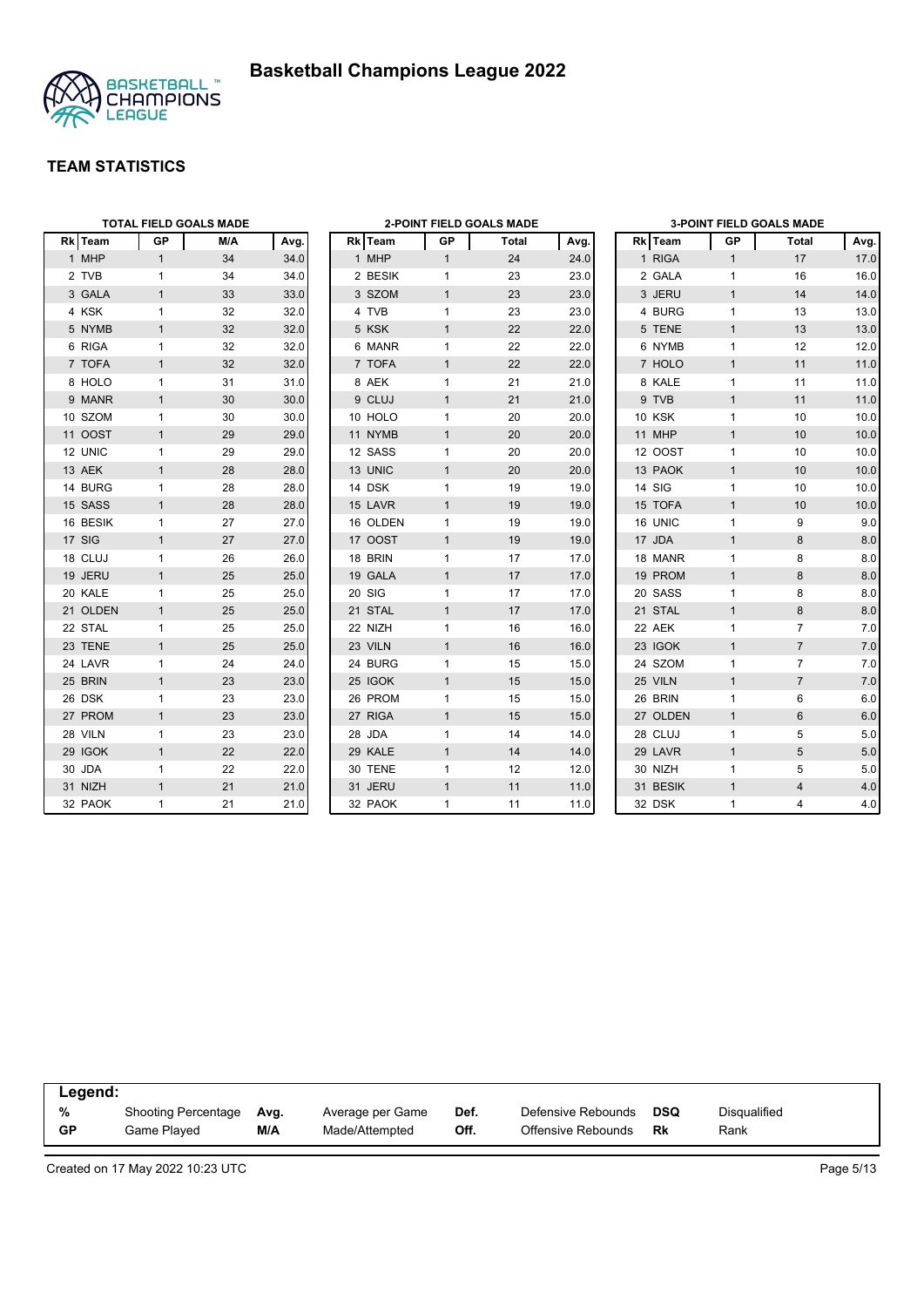



|         | <b>FREE THROWS MADE</b> |       |      |          |              | TOTAL FIELD GOALS ATTEMPTS |      |          |              | <b>2-POINT FIELD GOALS ATTEMPTS</b> |      |
|---------|-------------------------|-------|------|----------|--------------|----------------------------|------|----------|--------------|-------------------------------------|------|
| Rk Team | <b>GP</b>               | Total | Avg. | Rk Team  | GP           | Total                      | Avg. | Rk Team  | <b>GP</b>    | Total                               | Avg. |
| 1 JERU  | $\mathbf{1}$            | 20    | 20.0 | 1 NYMB   | 1            | 74                         | 74.0 | 1 MHP    | $\mathbf{1}$ | 45                                  | 45.0 |
| 2 OLDEN | 1                       | 20    | 20.0 | 2 PROM   | $\mathbf{1}$ | 72                         | 72.0 | 2 PROM   | $\mathbf{1}$ | 45                                  | 45.0 |
| 3 GALA  | $\mathbf{1}$            | 19    | 19.0 | 3 AEK    | $\mathbf{1}$ | 70                         | 70.0 | 3 BESIK  | $\mathbf{1}$ | 44                                  | 44.0 |
| 4 VILN  | $\mathbf{1}$            | 19    | 19.0 | 4 KSK    | $\mathbf{1}$ | 70                         | 70.0 | 4 TOFA   | $\mathbf{1}$ | 42                                  | 42.0 |
| 5 STAL  | $\mathbf{1}$            | 18    | 18.0 | 5 SIG    | $\mathbf{1}$ | 68                         | 68.0 | 5 AEK    | $\mathbf{1}$ | 41                                  | 41.0 |
| 6 TOFA  | 1                       | 18    | 18.0 | 6 RIGA   | 1            | 67                         | 67.0 | 6 DSK    | $\mathbf{1}$ | 41                                  | 41.0 |
| 7 IGOK  | $\mathbf{1}$            | 17    | 17.0 | 7 MANR   | $\mathbf{1}$ | 66                         | 66.0 | 7 KSK    | $\mathbf{1}$ | 41                                  | 41.0 |
| 8 SASS  | $\mathbf{1}$            | 17    | 17.0 | 8 PAOK   | $\mathbf{1}$ | 66                         | 66.0 | 8 NYMB   | $\mathbf{1}$ | 41                                  | 41.0 |
| 9 BESIK | $\mathbf{1}$            | 16    | 16.0 | 9 GALA   | $\mathbf{1}$ | 65                         | 65.0 | 9 PAOK   | $\mathbf{1}$ | 41                                  | 41.0 |
| 10 MHP  | 1                       | 16    | 16.0 | 10 HOLO  | 1            | 64                         | 64.0 | 10 SZOM  | $\mathbf{1}$ | 41                                  | 41.0 |
| 11 PROM | 1                       | 16    | 16.0 | 11 MHP   | $\mathbf{1}$ | 64                         | 64.0 | 11 SIG   | $\mathbf{1}$ | 39                                  | 39.0 |
| 12 SZOM | 1                       | 16    | 16.0 | 12 OOST  | $\mathbf{1}$ | 64                         | 64.0 | 12 TVB   | $\mathbf{1}$ | 39                                  | 39.0 |
| 13 AEK  | $\mathbf{1}$            | 15    | 15.0 | 13 JDA   | $\mathbf{1}$ | 63                         | 63.0 | 13 OOST  | $\mathbf{1}$ | 37                                  | 37.0 |
| 14 HOLO | 1                       | 15    | 15.0 | 14 BESIK | 1            | 62                         | 62.0 | 14 JDA   | $\mathbf{1}$ | 36                                  | 36.0 |
| 15 NIZH | $\mathbf{1}$            | 15    | 15.0 | 15 DSK   | $\mathbf{1}$ | 62                         | 62.0 | 15 OLDEN | $\mathbf{1}$ | 36                                  | 36.0 |
| 16 OOST | $\mathbf{1}$            | 15    | 15.0 | 16 TOFA  | $\mathbf{1}$ | 61                         | 61.0 | 16 HOLO  | $\mathbf{1}$ | 35                                  | 35.0 |
| 17 BURG | $\mathbf{1}$            | 13    | 13.0 | 17 TVB   | $\mathbf{1}$ | 61                         | 61.0 | 17 NIZH  | $\mathbf{1}$ | 35                                  | 35.0 |
| 18 MANR | 1                       | 13    | 13.0 | 18 SZOM  | $\mathbf{1}$ | 60                         | 60.0 | 18 RIGA  | $\mathbf{1}$ | 35                                  | 35.0 |
| 19 KALE | $\mathbf{1}$            | 12    | 12.0 | 19 VILN  | $\mathbf{1}$ | 60                         | 60.0 | 19 LAVR  | $\mathbf{1}$ | 34                                  | 34.0 |
| 20 KSK  | 1                       | 12    | 12.0 | 20 JERU  | $\mathbf{1}$ | 59                         | 59.0 | 20 BRIN  | $\mathbf{1}$ | 33                                  | 33.0 |
| 21 LAVR | $\mathbf{1}$            | 12    | 12.0 | 21 LAVR  | $\mathbf{1}$ | 59                         | 59.0 | 21 MANR  | $\mathbf{1}$ | 33                                  | 33.0 |
| 22 PAOK | 1                       | 12    | 12.0 | 22 STAL  | 1            | 59                         | 59.0 | 22 SASS  | $\mathbf{1}$ | 33                                  | 33.0 |
| 23 TVB  | 1                       | 12    | 12.0 | 23 SASS  | $\mathbf{1}$ | 58                         | 58.0 | 23 STAL  | $\mathbf{1}$ | 33                                  | 33.0 |
| 24 UNIC | 1                       | 12    | 12.0 | 24 CLUJ  | $\mathbf{1}$ | 57                         | 57.0 | 24 UNIC  | $\mathbf{1}$ | 33                                  | 33.0 |
| 25 JDA  | $\mathbf{1}$            | 11    | 11.0 | 25 KALE  | $\mathbf{1}$ | 57                         | 57.0 | 25 CLUJ  | $\mathbf{1}$ | 32                                  | 32.0 |
| 26 SIG  | $\mathbf{1}$            | 11    | 11.0 | 26 UNIC  | 1            | 57                         | 57.0 | 26 JERU  | $\mathbf{1}$ | 31                                  | 31.0 |
| 27 DSK  | $\mathbf{1}$            | 10    | 10.0 | 27 BURG  | $\mathbf{1}$ | 56                         | 56.0 | 27 VILN  | $\mathbf{1}$ | 31                                  | 31.0 |
| 28 TENE | 1                       | 10    | 10.0 | 28 TENE  | $\mathbf{1}$ | 55                         | 55.0 | 28 IGOK  | $\mathbf{1}$ | 30                                  | 30.0 |
| 29 BRIN | $\mathbf{1}$            | 9     | 9.0  | 29 IGOK  | $\mathbf{1}$ | 54                         | 54.0 | 29 BURG  | $\mathbf{1}$ | 29                                  | 29.0 |
| 30 CLUJ | 1                       | 9     | 9.0  | 30 BRIN  | $\mathbf{1}$ | 53                         | 53.0 | 30 GALA  | $\mathbf{1}$ | 29                                  | 29.0 |
| 31 NYMB | $\mathbf{1}$            | 9     | 9.0  | 31 NIZH  | $\mathbf{1}$ | 52                         | 52.0 | 31 KALE  | $\mathbf{1}$ | 26                                  | 26.0 |
| 32 RIGA | 1                       | 4     | 4.0  | 32 OLDEN | $\mathbf{1}$ | 50                         | 50.0 | 32 TENE  | $\mathbf{1}$ | 25                                  | 25.0 |

| Legend: |                            |      |                  |      |                    |     |              |  |
|---------|----------------------------|------|------------------|------|--------------------|-----|--------------|--|
| %       | <b>Shooting Percentage</b> | Avg. | Average per Game | Def. | Defensive Rebounds | DSQ | Disqualified |  |
| GP      | Game Played                | M/A  | Made/Attempted   | Off. | Offensive Rebounds | Rk  | Rank         |  |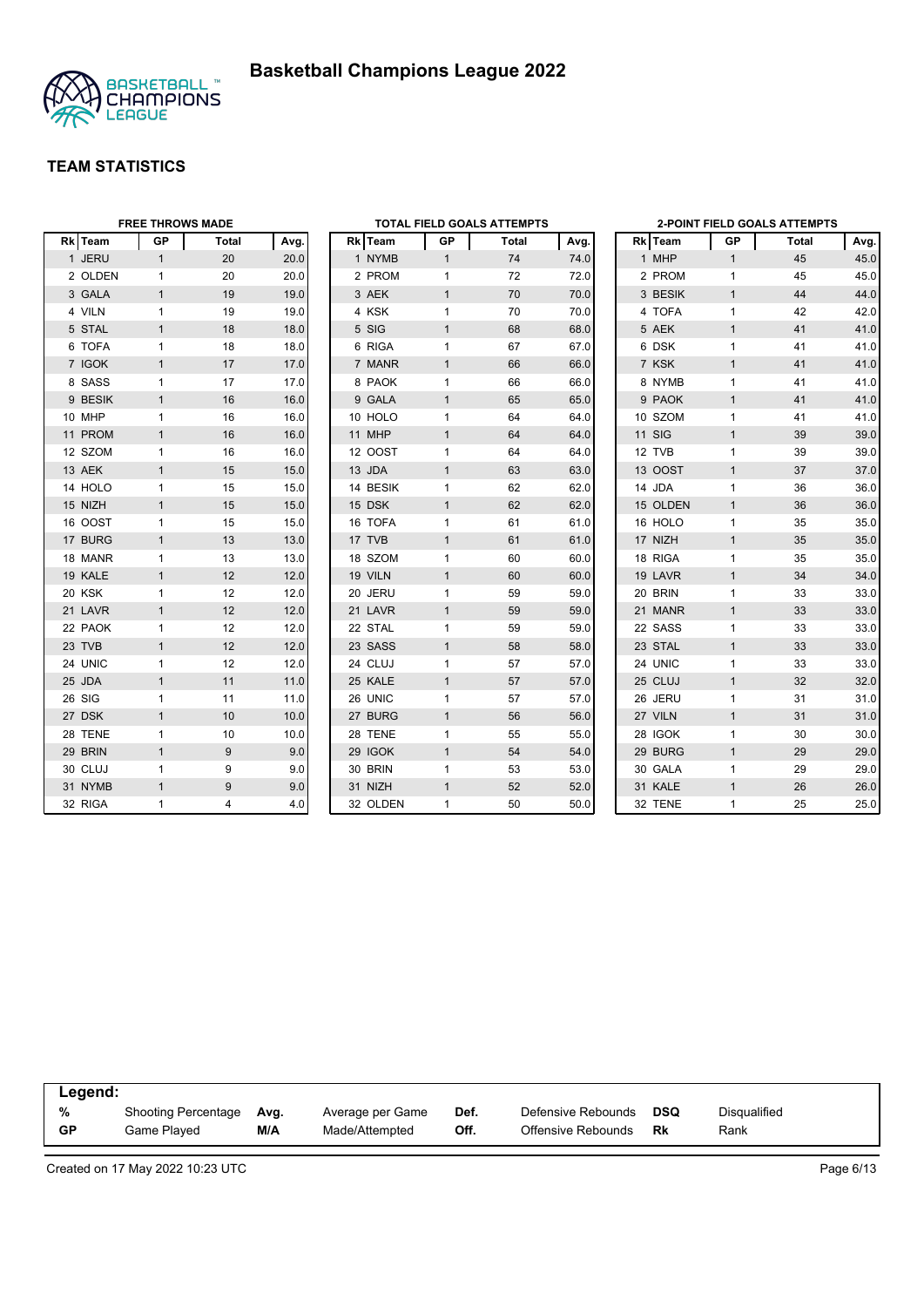

|          |              | <b>3-POINT FIELD GOALS ATTEMPTS</b> |      | <b>FREE THROWS ATTEMPTS</b> |              |       |      |          | <b>OFFENSIVE REBOUNDS</b> |                |                |  |  |
|----------|--------------|-------------------------------------|------|-----------------------------|--------------|-------|------|----------|---------------------------|----------------|----------------|--|--|
| Rk Team  | <b>GP</b>    | Total                               | Avg. | Rk Team                     | GP           | Total | Avg. | Rk Team  | <b>GP</b>                 | Total          | Avg            |  |  |
| 1 GALA   | $\mathbf{1}$ | 36                                  | 36.0 | 1 JERU                      | $\mathbf{1}$ | 30    | 30.0 | 1 SIG    | $\mathbf{1}$              | 19             | 19.0           |  |  |
| 2 MANR   | $\mathbf{1}$ | 33                                  | 33.0 | 2 OLDEN                     | 1            | 25    | 25.0 | 2 PROM   | $\mathbf{1}$              | 16             | 16.0           |  |  |
| 3 NYMB   | $\mathbf{1}$ | 33                                  | 33.0 | 3 VILN                      | $\mathbf{1}$ | 25    | 25.0 | 3 CLUJ   | $\mathbf{1}$              | 15             | 15.0           |  |  |
| 4 RIGA   | $\mathbf{1}$ | 32                                  | 32.0 | 4 IGOK                      | 1            | 24    | 24.0 | 4 DSK    | 1                         | 15             | 15.0           |  |  |
| 5 KALE   | $\mathbf{1}$ | 31                                  | 31.0 | 5 NIZH                      | $\mathbf{1}$ | 24    | 24.0 | 5 JDA    | $\mathbf{1}$              | 15             | 15.0           |  |  |
| 6 TENE   | $\mathbf{1}$ | 30                                  | 30.0 | 6 TOFA                      | $\mathbf{1}$ | 24    | 24.0 | 6 KSK    | 1                         | 15             | 15.0           |  |  |
| 7 AEK    | $\mathbf{1}$ | 29                                  | 29.0 | 7 GALA                      | $\mathbf{1}$ | 23    | 23.0 | 7 AEK    | $\mathbf{1}$              | 13             | 13.0           |  |  |
| 8 HOLO   | $\mathbf{1}$ | 29                                  | 29.0 | 8 STAL                      | 1            | 22    | 22.0 | 8 MHP    | 1                         | 13             | 13.0           |  |  |
| 9 KSK    | $\mathbf{1}$ | 29                                  | 29.0 | 9 SZOM                      | $\mathbf{1}$ | 22    | 22.0 | 9 NYMB   | $\mathbf{1}$              | 13             | 13.0           |  |  |
| 10 SIG   | $\mathbf{1}$ | 29                                  | 29.0 | 10 PROM                     | $\mathbf{1}$ | 21    | 21.0 | 10 UNIC  | 1                         | 13             | 13.0           |  |  |
| 11 VILN  | $\mathbf{1}$ | 29                                  | 29.0 | 11 TENE                     | $\mathbf{1}$ | 21    | 21.0 | 11 IGOK  | $\mathbf{1}$              | 12             | 12.0           |  |  |
| 12 JERU  | 1            | 28                                  | 28.0 | 12 BESIK                    | 1            | 20    | 20.0 | 12 SZOM  | $\mathbf{1}$              | 12             | 12.0           |  |  |
| 13 BURG  | $\mathbf{1}$ | 27                                  | 27.0 | 13 HOLO                     | $\mathbf{1}$ | 20    | 20.0 | 13 BESIK | $\mathbf{1}$              | 11             | 11.0           |  |  |
| 14 JDA   | $\mathbf{1}$ | 27                                  | 27.0 | 14 OOST                     | $\mathbf{1}$ | 20    | 20.0 | 14 JERU  | $\mathbf{1}$              | 11             | 11.0           |  |  |
| 15 OOST  | $\mathbf{1}$ | 27                                  | 27.0 | 15 SASS                     | $\mathbf{1}$ | 20    | 20.0 | 15 OOST  | $\mathbf{1}$              | 11             | 11.0           |  |  |
| 16 PROM  | $\mathbf{1}$ | 27                                  | 27.0 | 16 MHP                      | $\mathbf{1}$ | 19    | 19.0 | 16 PAOK  | 1                         | 11             | 11.0           |  |  |
| 17 STAL  | $\mathbf{1}$ | 26                                  | 26.0 | 17 KSK                      | $\mathbf{1}$ | 18    | 18.0 | 17 VILN  | $\mathbf{1}$              | 11             | 11.0           |  |  |
| 18 CLUJ  | $\mathbf{1}$ | 25                                  | 25.0 | 18 UNIC                     | $\mathbf{1}$ | 18    | 18.0 | 18 RIGA  | 1                         | 10             | 10.0           |  |  |
| 19 LAVR  | $\mathbf{1}$ | 25                                  | 25.0 | 19 BURG                     | $\mathbf{1}$ | 17    | 17.0 | 19 BURG  | $\mathbf{1}$              | 9              | 9(             |  |  |
| 20 PAOK  | $\mathbf{1}$ | 25                                  | 25.0 | 20 CLUJ                     | $\mathbf{1}$ | 17    | 17.0 | 20 LAVR  | 1                         | 9              | 9(             |  |  |
| 21 SASS  | $\mathbf{1}$ | 25                                  | 25.0 | 21 PAOK                     | $\mathbf{1}$ | 17    | 17.0 | 21 MANR  | $\mathbf{1}$              | 9              | 9(             |  |  |
| 22 IGOK  | $\mathbf{1}$ | 24                                  | 24.0 | 22 AEK                      | $\mathbf{1}$ | 16    | 16.0 | 22 NIZH  | 1                         | 9              | 9(             |  |  |
| 23 UNIC  | $\mathbf{1}$ | 24                                  | 24.0 | 23 BRIN                     | $\mathbf{1}$ | 16    | 16.0 | 23 STAL  | $\mathbf{1}$              | 9              | 9(             |  |  |
| 24 TVB   | $\mathbf{1}$ | 22                                  | 22.0 | 24 LAVR                     | 1            | 16    | 16.0 | 24 TVB   | 1                         | 9              | 9(             |  |  |
| 25 DSK   | $\mathbf{1}$ | 21                                  | 21.0 | 25 JDA                      | $\mathbf{1}$ | 15    | 15.0 | 25 KALE  | $\mathbf{1}$              | 8              | 8.0            |  |  |
| 26 BRIN  | 1            | 20                                  | 20.0 | 26 MANR                     | $\mathbf{1}$ | 15    | 15.0 | 26 TOFA  | 1                         | 8              | 8 <sub>0</sub> |  |  |
| 27 MHP   | $\mathbf{1}$ | 19                                  | 19.0 | 27 DSK                      | $\mathbf{1}$ | 14    | 14.0 | 27 GALA  | $\mathbf{1}$              | $\overline{7}$ | 7.0            |  |  |
| 28 SZOM  | $\mathbf{1}$ | 19                                  | 19.0 | 28 NYMB                     | 1            | 14    | 14.0 | 28 SASS  | 1                         | $\overline{7}$ | 7 <sub>.</sub> |  |  |
| 29 TOFA  | $\mathbf{1}$ | 19                                  | 19.0 | 29 SIG                      | $\mathbf{1}$ | 14    | 14.0 | 29 HOLO  | $\mathbf{1}$              | 6              | 6.0            |  |  |
| 30 BESIK | $\mathbf{1}$ | 18                                  | 18.0 | 30 TVB                      | $\mathbf{1}$ | 14    | 14.0 | 30 OLDEN | 1                         | 6              | 6.0            |  |  |
| 31 NIZH  | $\mathbf{1}$ | 17                                  | 17.0 | 31 KALE                     | $\mathbf{1}$ | 13    | 13.0 | 31 TENE  | $\mathbf{1}$              | $\overline{4}$ | 4.0            |  |  |
| 32 OLDEN | $\mathbf{1}$ | 14                                  | 14.0 | 32 RIGA                     | $\mathbf{1}$ | 6     | 6.0  | 32 BRIN  | $\mathbf{1}$              | 2              | 2.0            |  |  |

| Legend:   |                     |      |                  |      |                    |            |              |  |  |  |
|-----------|---------------------|------|------------------|------|--------------------|------------|--------------|--|--|--|
| %         | Shooting Percentage | Avg. | Average per Game | Def. | Defensive Rebounds | <b>DSQ</b> | Disgualified |  |  |  |
| <b>GP</b> | Game Played         | M/A  | Made/Attempted   | Off. | Offensive Rebounds | Rk         | Rank         |  |  |  |

Created on 17 May 2022 10:23 UTC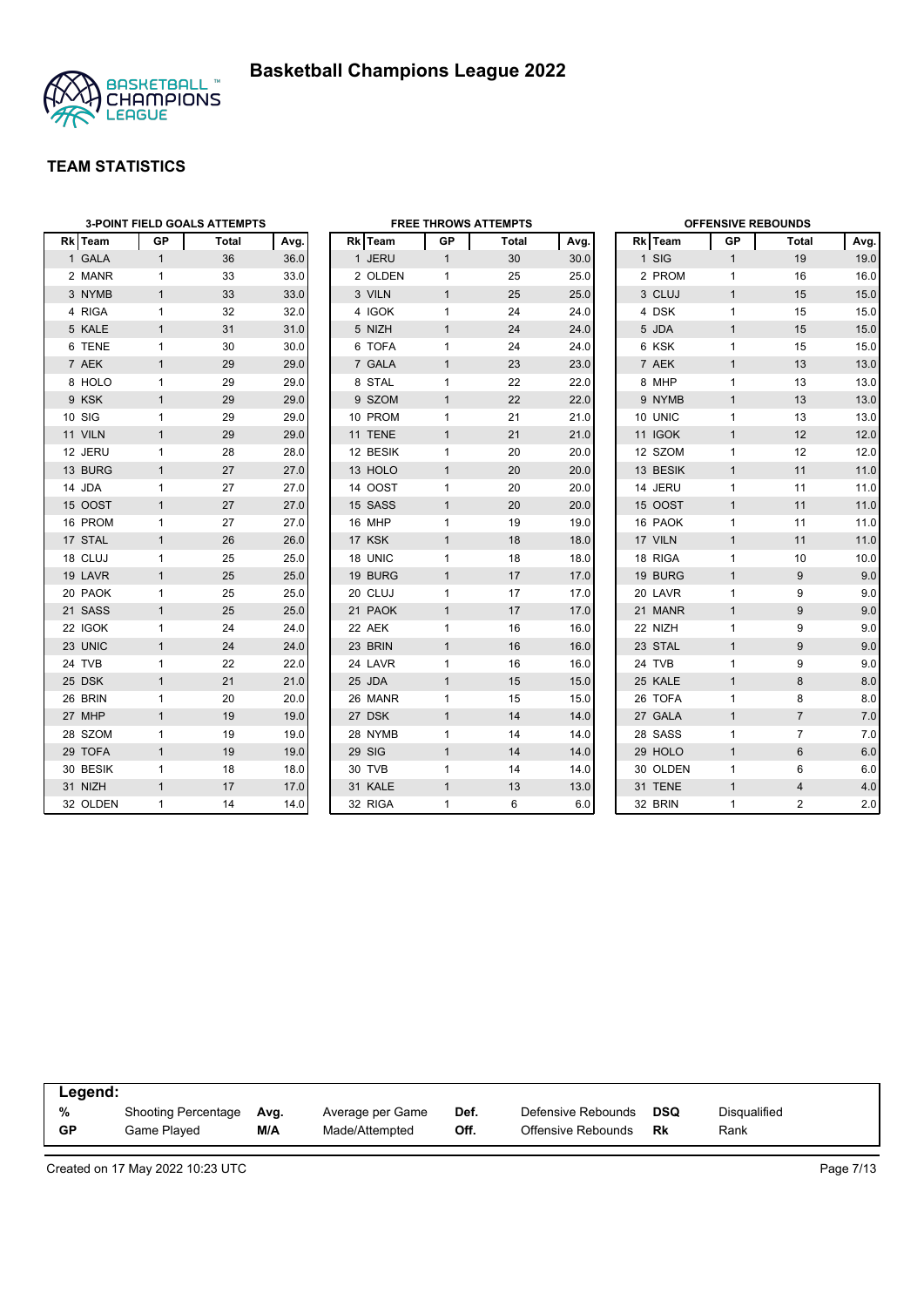

|          | <b>DEFENSIVE REBOUNDS</b> |       |      | <b>ALLOWED FIELD GOALS</b> |               |              | ALLOWED 2-POINT FIELD GOALS |      |          |              |       |      |
|----------|---------------------------|-------|------|----------------------------|---------------|--------------|-----------------------------|------|----------|--------------|-------|------|
| Rk Team  | GP                        | Total | Avg. |                            | Rk Team       | GP           | Total                       | Avg. | Rk Team  | GP           | Total | Avg. |
| 1 IGOK   | $\mathbf{1}$              | 36    | 36.0 |                            | 1 RIGA        | $\mathbf{1}$ | 34                          | 34.0 | 1 SASS   | $\mathbf{1}$ | 24    | 24.0 |
| 2 PROM   | $\mathbf{1}$              | 33    | 33.0 |                            | 2 SASS        | $\mathbf{1}$ | 34                          | 34.0 | 2 AEK    | $\mathbf{1}$ | 23    | 23.0 |
| 3 TENE   | $\mathbf{1}$              | 32    | 32.0 |                            | 3 NYMB        | $\mathbf{1}$ | 33                          | 33.0 | 3 BURG   | $\mathbf{1}$ | 23    | 23.0 |
| 4 GALA   | $\mathbf{1}$              | 31    | 31.0 |                            | 4 GALA        | 1            | 32                          | 32.0 | 4 RIGA   | $\mathbf{1}$ | 23    | 23.0 |
| 5 HOLO   | $\mathbf{1}$              | 31    | 31.0 |                            | 5 JERU        | $\mathbf{1}$ | 32                          | 32.0 | 5 JERU   | $\mathbf{1}$ | 22    | 22.0 |
| 6 BRIN   | $\mathbf{1}$              | 30    | 30.0 |                            | 6 OOST        | $\mathbf{1}$ | 32                          | 32.0 | 6 OOST   | $\mathbf{1}$ | 22    | 22.0 |
| 7 STAL   | $\mathbf{1}$              | 29    | 29.0 |                            | 7 TVB         | $\mathbf{1}$ | 32                          | 32.0 | 7 STAL   | $\mathbf{1}$ | 22    | 22.0 |
| 8 JDA    | $\mathbf{1}$              | 28    | 28.0 |                            | 8 BRIN        | $\mathbf{1}$ | 31                          | 31.0 | 8 DSK    | $\mathbf{1}$ | 21    | 21.0 |
| 9 SZOM   | $\mathbf{1}$              | 28    | 28.0 |                            | 9 AEK         | $\mathbf{1}$ | 30                          | 30.0 | 9 SZOM   | $\mathbf{1}$ | 21    | 21.0 |
| 10 LAVR  | $\mathbf{1}$              | 27    | 27.0 |                            | 10 STAL       | $\mathbf{1}$ | 30                          | 30.0 | 10 BRIN  | $\mathbf{1}$ | 20    | 20.0 |
| 11 BURG  | $\mathbf{1}$              | 26    | 26.0 |                            | 11 NIZH       | $\mathbf{1}$ | 29                          | 29.0 | 11 GALA  | $\mathbf{1}$ | 20    | 20.0 |
| 12 NYMB  | $\mathbf{1}$              | 26    | 26.0 |                            | 12 TOFA       | 1            | 29                          | 29.0 | 12 MHP   | $\mathbf{1}$ | 20    | 20.0 |
| 13 TOFA  | $\mathbf{1}$              | 26    | 26.0 |                            | 13 BESIK      | $\mathbf{1}$ | 28                          | 28.0 | 13 NIZH  | $\mathbf{1}$ | 20    | 20.0 |
| 14 CLUJ  | $\mathbf{1}$              | 25    | 25.0 |                            | 14 MHP        | $\mathbf{1}$ | 28                          | 28.0 | 14 CLUJ  | $\mathbf{1}$ | 19    | 19.0 |
| 15 JERU  | $\mathbf{1}$              | 25    | 25.0 |                            | 15 SZOM       | $\mathbf{1}$ | 28                          | 28.0 | 15 JDA   | $\mathbf{1}$ | 19    | 19.0 |
| 16 KSK   | $\mathbf{1}$              | 25    | 25.0 |                            | 16 BURG       | 1            | 27                          | 27.0 | 16 TOFA  | $\mathbf{1}$ | 19    | 19.0 |
| 17 MANR  | $\mathbf{1}$              | 25    | 25.0 |                            | 17 KALE       | $\mathbf{1}$ | 27                          | 27.0 | 17 VILN  | $\mathbf{1}$ | 19    | 19.0 |
| 18 OLDEN | $\mathbf{1}$              | 25    | 25.0 |                            | 18 DSK        | $\mathbf{1}$ | 26                          | 26.0 | 18 HOLO  | $\mathbf{1}$ | 17    | 17.0 |
| 19 TVB   | $\mathbf{1}$              | 25    | 25.0 |                            | <b>19 KSK</b> | $\mathbf{1}$ | 25                          | 25.0 | 19 KALE  | $\mathbf{1}$ | 17    | 17.0 |
| 20 MHP   | $\mathbf{1}$              | 24    | 24.0 |                            | 20 MANR       | $\mathbf{1}$ | 25                          | 25.0 | 20 MANR  | $\mathbf{1}$ | 17    | 17.0 |
| 21 SIG   | $\mathbf{1}$              | 24    | 24.0 |                            | 21 PROM       | $\mathbf{1}$ | 25                          | 25.0 | 21 NYMB  | $\mathbf{1}$ | 17    | 17.0 |
| 22 UNIC  | $\mathbf{1}$              | 24    | 24.0 |                            | 22 SIG        | $\mathbf{1}$ | 25                          | 25.0 | 22 OLDEN | $\mathbf{1}$ | 16    | 16.0 |
| 23 PAOK  | $\mathbf{1}$              | 23    | 23.0 |                            | 23 VILN       | $\mathbf{1}$ | 25                          | 25.0 | 23 UNIC  | $\mathbf{1}$ | 16    | 16.0 |
| 24 AEK   | $\mathbf{1}$              | 22    | 22.0 |                            | 24 JDA        | $\mathbf{1}$ | 24                          | 24.0 | 24 BESIK | $\mathbf{1}$ | 15    | 15.0 |
| 25 OOST  | $\mathbf{1}$              | 22    | 22.0 |                            | 25 CLUJ       | $\mathbf{1}$ | 23                          | 23.0 | 25 PAOK  | $\mathbf{1}$ | 15    | 15.0 |
| 26 KALE  | $\mathbf{1}$              | 21    | 21.0 |                            | 26 HOLO       | $\mathbf{1}$ | 23                          | 23.0 | 26 TENE  | $\mathbf{1}$ | 15    | 15.0 |
| 27 VILN  | $\mathbf{1}$              | 21    | 21.0 |                            | 27 OLDEN      | $\mathbf{1}$ | 23                          | 23.0 | 27 TVB   | $\mathbf{1}$ | 15    | 15.0 |
| 28 BESIK | $\mathbf{1}$              | 20    | 20.0 |                            | 28 TENE       | $\mathbf{1}$ | 23                          | 23.0 | 28 LAVR  | $\mathbf{1}$ | 14    | 14.0 |
| 29 DSK   | $\mathbf{1}$              | 19    | 19.0 |                            | 29 LAVR       | $\mathbf{1}$ | 22                          | 22.0 | 29 SIG   | $\mathbf{1}$ | 14    | 14.0 |
| 30 NIZH  | $\mathbf{1}$              | 18    | 18.0 |                            | 30 PAOK       | $\mathbf{1}$ | 22                          | 22.0 | 30 PROM  | $\mathbf{1}$ | 12    | 12.0 |
| 31 RIGA  | $\mathbf{1}$              | 17    | 17.0 |                            | 31 IGOK       | $\mathbf{1}$ | 21                          | 21.0 | 31 IGOK  | $\mathbf{1}$ | 11    | 11.0 |
| 32 SASS  | $\mathbf{1}$              | 16    | 16.0 |                            | 32 UNIC       | $\mathbf{1}$ | 21                          | 21.0 | 32 KSK   | $\mathbf{1}$ | 11    | 11.0 |

| Legend: |                            |      |                  |      |                    |     |              |  |
|---------|----------------------------|------|------------------|------|--------------------|-----|--------------|--|
| %       | <b>Shooting Percentage</b> | Ava. | Average per Game | Def. | Defensive Rebounds | DSQ | Disqualified |  |
| GP      | Game Played                | M/A  | Made/Attempted   | Off. | Offensive Rebounds | Rk  | Rank         |  |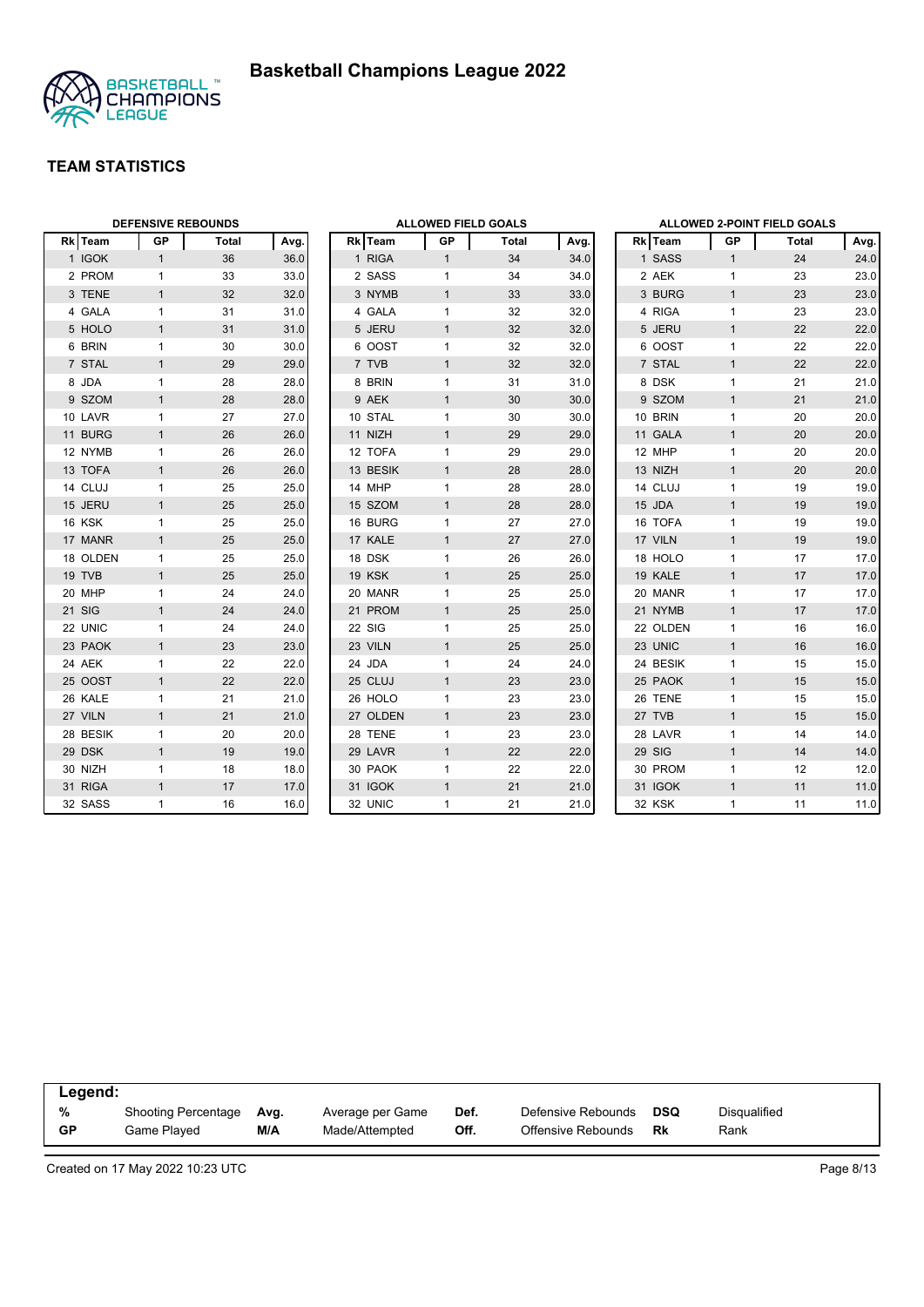

|          |                | <b>ALLOWED 3-POINT FIELD GOALS</b> |      |
|----------|----------------|------------------------------------|------|
| Rk Team  | <b>GP</b>      | <b>Total</b>                       | Avg. |
| 1 TVB    | $\mathbf{1}$   | 17                                 | 17.0 |
| 2 NYMB   | 1              | 16                                 | 16.0 |
| 3 KSK    | $\mathbf{1}$   | 14                                 | 14.0 |
| 4 BESIK  | 1              | 13                                 | 13.0 |
| 5 PROM   | 1              | 13                                 | 13.0 |
| 6 GALA   | 1              | 12                                 | 12.0 |
| 7 BRIN   | $\overline{1}$ | 11                                 | 11.0 |
| 8 RIGA   | 1              | 11                                 | 11.0 |
| 9 SIG    | 1              | 11                                 | 11.0 |
| 10 IGOK  | 1              | 10                                 | 10.0 |
| 11 JERU  | 1              | 10                                 | 10.0 |
| 12 KALE  | 1              | 10                                 | 10.0 |
| 13 OOST  | $\overline{1}$ | 10                                 | 10.0 |
| 14 SASS  | 1              | 10                                 | 10.0 |
| 15 TOFA  | $\mathbf{1}$   | 10                                 | 10.0 |
| 16 NIZH  | $\mathbf{1}$   | 9                                  | 9.0  |
| 17 LAVR  | $\overline{1}$ | 8                                  | 8.0  |
| 18 MANR  | 1              | 8                                  | 8.0  |
| 19 MHP   | 1              | 8                                  | 8.0  |
| 20 STAL  | 1              | 8                                  | 8.0  |
| 21 TENE  | 1              | 8                                  | 8.0  |
| 22 AEK   | 1              | 7                                  | 7.0  |
| 23 OLDEN | $\mathbf{1}$   | $\overline{7}$                     | 7.0  |
| 24 PAOK  | 1              | 7                                  | 7.0  |
| 25 SZOM  | $\mathbf{1}$   | $\overline{7}$                     | 7.0  |
| 26 HOLO  | 1              | 6                                  | 6.0  |
| 27 VILN  | $\overline{1}$ | 6                                  | 6.0  |
| 28 DSK   | 1              | 5                                  | 5.0  |
| 29 JDA   | 1              | 5                                  | 5.0  |
| 30 UNIC  | 1              | 5                                  | 5.0  |
| 31 BURG  | $\mathbf{1}$   | $\overline{4}$                     | 4.0  |
| 32 CLUJ  | $\mathbf{1}$   | 4                                  | 4.0  |

|                |              |                | <b>ALLOWED FREE THROWS</b> |      |
|----------------|--------------|----------------|----------------------------|------|
| Rk             | Team         | GP             | <b>Total</b>               | Avg. |
| 1              | <b>KSK</b>   | $\overline{1}$ | 20                         | 20.0 |
| $\overline{2}$ | <b>VILN</b>  | 1              | 20                         | 20.0 |
|                | 3 NYMB       | $\mathbf{1}$   | 19                         | 19.0 |
| 4              | <b>OLDEN</b> | 1              | 19                         | 19.0 |
| 5              | <b>MANR</b>  | $\mathbf{1}$   | 18                         | 18.0 |
| 6              | <b>OOST</b>  | 1              | 18                         | 18.0 |
| $\overline{7}$ | <b>MHP</b>   | $\mathbf{1}$   | 17                         | 17.0 |
| 8              | <b>PAOK</b>  | 1              | 17                         | 17.0 |
|                | 9 AEK        | $\overline{1}$ | 16                         | 16.0 |
|                | 10 BURG      | 1              | 16                         | 16.0 |
| 11             | <b>SASS</b>  | $\mathbf{1}$   | 16                         | 16.0 |
| 12             | <b>TENE</b>  | 1              | 16                         | 16.0 |
|                | 13 BRIN      | $\mathbf{1}$   | 15                         | 15.0 |
|                | 14 SZOM      | 1              | 15                         | 15.0 |
| 15             | <b>TOFA</b>  | $\mathbf{1}$   | 15                         | 15.0 |
| 16             | <b>UNIC</b>  | 1              | 15                         | 15.0 |
| 17             | <b>BESIK</b> | $\overline{1}$ | 13                         | 13.0 |
| 18             | <b>STAL</b>  | 1              | 13                         | 13.0 |
|                | 19 IGOK      | $\mathbf{1}$   | 12                         | 12.0 |
|                | 20 JDA       | 1              | 12                         | 12.0 |
| 21             | <b>JERU</b>  | $\overline{1}$ | 12                         | 12.0 |
| 22             | <b>NIZH</b>  | 1              | 12                         | 12.0 |
| 23             | <b>RIGA</b>  | $\overline{1}$ | 12                         | 12.0 |
| 24             | SIG          | 1              | 12                         | 12.0 |
|                | 25 KALE      | $\mathbf{1}$   | 11                         | 11.0 |
| 26             | LAVR         | 1              | 11                         | 11.0 |
| 27             | CLUJ         | $\mathbf{1}$   | 10                         | 10.0 |
| 28             | <b>PROM</b>  | 1              | 10                         | 10.0 |
| 29             | <b>DSK</b>   | $\overline{1}$ | 9                          | 9.0  |
|                | 30 GALA      | 1              | 9                          | 9.0  |
| 31             | <b>HOLO</b>  | $\overline{1}$ | 9                          | 9.0  |
| 32             | <b>TVB</b>   | 1              | 4                          | 4.0  |

|                |              |                | ALLOWED FIELD GOALS ATTEMPTS |      |
|----------------|--------------|----------------|------------------------------|------|
|                | Rk Team      | <b>GP</b>      | <b>Total</b>                 | Avg. |
|                | 1 GALA       | $\mathbf{1}$   | 74                           | 74.0 |
|                | 2 TENE       | 1              | 72                           | 72.0 |
|                | 3 JERU       | $\overline{1}$ | 70                           | 70.0 |
| $\overline{4}$ | <b>SZOM</b>  | 1              | 70                           | 70.0 |
| 5              | <b>KALE</b>  | $\overline{1}$ | 68                           | 68.0 |
| 6              | <b>TVB</b>   | 1              | 67                           | 67.0 |
| $\overline{7}$ | <b>IGOK</b>  | $\overline{1}$ | 66                           | 66.0 |
| 8              | <b>STAL</b>  | 1              | 66                           | 66.0 |
|                | 9 NYMB       | $\overline{1}$ | 65                           | 65.0 |
|                | 10 BRIN      | 1              | 64                           | 64.0 |
|                | 11 SASS      | $\overline{1}$ | 64                           | 64.0 |
|                | 12 TOFA      | 1              | 64                           | 64.0 |
|                | 13 LAVR      | $\overline{1}$ | 63                           | 63.0 |
|                | 14 BURG      | 1              | 62                           | 62.0 |
|                | 15 CLUJ      | $\overline{1}$ | 62                           | 62.0 |
|                | 16 OOST      | 1              | 61                           | 61.0 |
| 17             | <b>RIGA</b>  | $\overline{1}$ | 61                           | 61.0 |
|                | 18 AEK       | 1              | 60                           | 60.0 |
|                | 19 OLDEN     | $\overline{1}$ | 60                           | 60.0 |
|                | 20 JDA       | 1              | 59                           | 59.0 |
| 21             | <b>KSK</b>   | 1              | 59                           | 59.0 |
|                | 22 MANR      | 1              | 59                           | 59.0 |
| 23             | <b>MHP</b>   | $\overline{1}$ | 58                           | 58.0 |
|                | 24 DSK       | 1              | 57                           | 57.0 |
|                | 25 NIZH      | $\overline{1}$ | 57                           | 57.0 |
| 26             | SIG          | 1              | 57                           | 57.0 |
| 27             | <b>BESIK</b> | $\overline{1}$ | 56                           | 56.0 |
|                | 28 PROM      | 1              | 55                           | 55.0 |
|                | 29 PAOK      | $\overline{1}$ | 54                           | 54.0 |
|                | 30 HOLO      | 1              | 53                           | 53.0 |
| 31             | <b>UNIC</b>  | 1              | 52                           | 52.0 |
|                | 32 VILN      | 1              | 50                           | 50.0 |

| Legend:   |                     |      |                  |      |                    |     |              |  |
|-----------|---------------------|------|------------------|------|--------------------|-----|--------------|--|
| %         | Shooting Percentage | Ava. | Average per Game | Def. | Defensive Rebounds | DSQ | Disgualified |  |
| <b>GP</b> | Game Plaved         | M/A  | Made/Attempted   | Off. | Offensive Rebounds | Rk  | Rank         |  |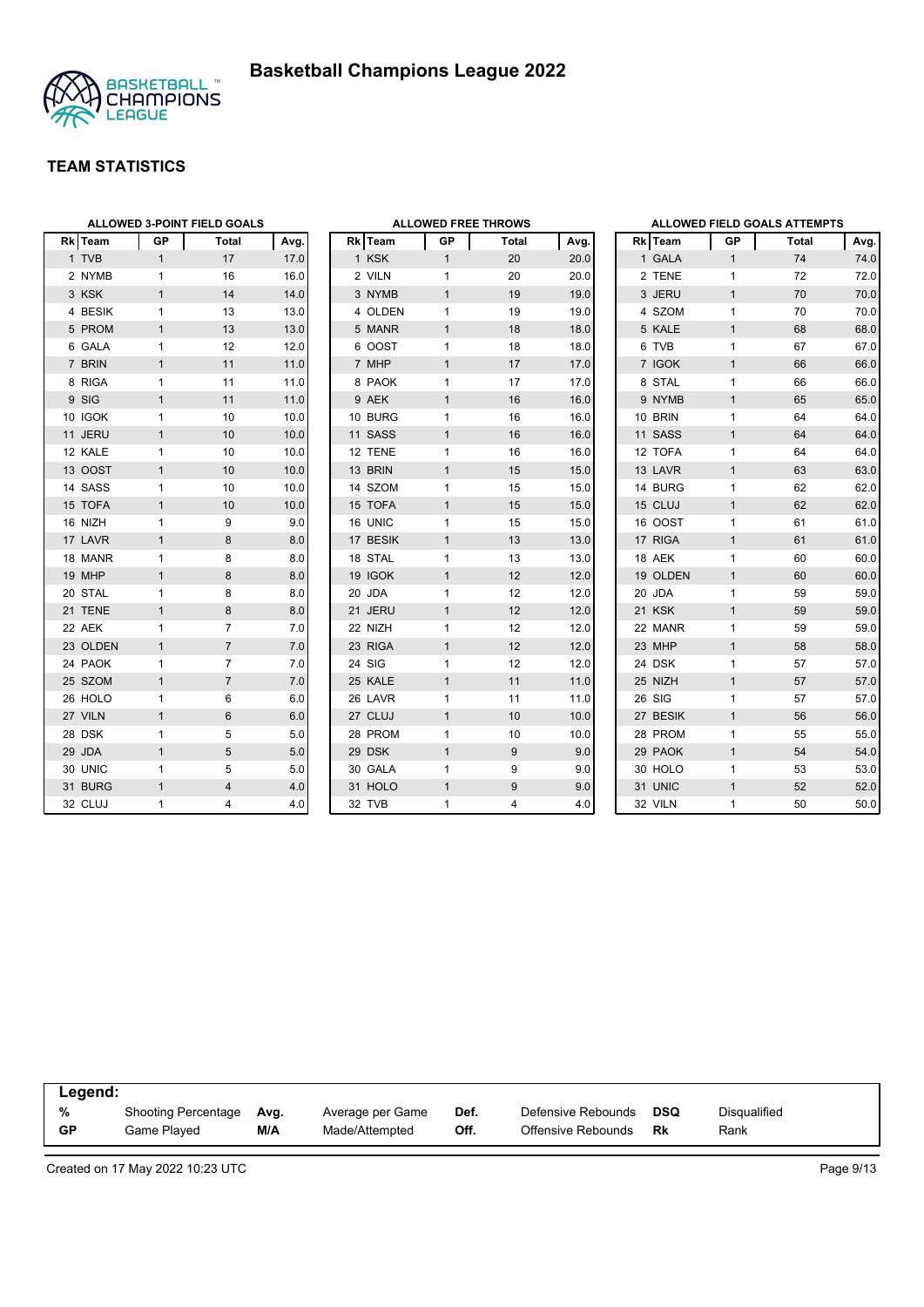



| <b>Rk</b> Team | GР             | <b>Total</b> | Avg. |
|----------------|----------------|--------------|------|
| 1 SASS         | 1              | 45           | 45.0 |
| 2 TENE         | 1              | 45           | 45.0 |
| 3 BURG         | $\mathbf{1}$   | 44           | 44.0 |
| 4 OOST         | 1              | 42           | 42.0 |
| 5 AEK          | 1              | 41           | 41.0 |
| 6 CLUJ         | 1              | 41           | 41.0 |
| 7 GALA         | 1              | 41           | 41.0 |
| 8 IGOK         | 1              | 41           | 41.0 |
| 9 JERU         | 1              | 41           | 41.0 |
| 10 SZOM        | 1              | 41           | 41.0 |
| 11 KALE        | 1              | 39           | 39.0 |
| 12 RIGA        | 1              | 39           | 39.0 |
| 13 TOFA        | 1              | 37           | 37.0 |
| 14 LAVR        | 1              | 36           | 36.0 |
| 15 VILN        | 1              | 36           | 36.0 |
| 16 BRIN        | 1              | 35           | 35.0 |
| 17 TVB         | $\overline{1}$ | 35           | 35.0 |
| 18 UNIC        | 1              | 35           | 35.0 |
| 19 JDA         | 1              | 34           | 34.0 |
| 20 HOLO        | 1              | 33           | 33.0 |
| 21 MANR        | 1              | 33           | 33.0 |
| 22 MHP         | 1              | 33           | 33.0 |
| 23 NIZH        | 1              | 33           | 33.0 |
| 24 STAL        | 1              | 33           | 33.0 |
| 25 DSK         | 1              | 32           | 32.0 |
| 26 KSK         | 1              | 31           | 31.0 |
| 27 OLDEN       | $\overline{1}$ | 31           | 31.0 |
| 28 PAOK        | 1              | 30           | 30.0 |
| 29 BESIK       | 1              | 29           | 29.0 |
| 30 NYMB        | 1              | 29           | 29.0 |
| 31 SIG         | $\overline{1}$ | 26           | 26.0 |
| 32 PROM        | 1              | 25           | 25.0 |

|                |             |                | ALLOWED 3-POINT FIELD GOAL ATTEMPTS |      |
|----------------|-------------|----------------|-------------------------------------|------|
|                | Rk Team     | GP             | Total                               | Avg. |
| $\mathbf{1}$   | <b>NYMB</b> | $\mathbf{1}$   | 36                                  | 36.0 |
| 2              | <b>GALA</b> | $\mathbf{1}$   | 33                                  | 33.0 |
| 3              | <b>STAL</b> | $\overline{1}$ | 33                                  | 33.0 |
| 4              | <b>TVB</b>  | 1              | 32                                  | 32.0 |
| 5              | SIG         | $\mathbf{1}$   | 31                                  | 31.0 |
| 6              | <b>PROM</b> | 1              | 30                                  | 30.0 |
| $\overline{7}$ | <b>BRIN</b> | $\overline{1}$ | 29                                  | 29.0 |
| 8              | <b>JERU</b> | 1              | 29                                  | 29.0 |
| 9              | <b>KALE</b> | $\overline{1}$ | 29                                  | 29.0 |
|                | 10 OLDEN    | 1              | 29                                  | 29.0 |
|                | 11 SZOM     | $\overline{1}$ | 29                                  | 29.0 |
|                | 12 KSK      | 1              | 28                                  | 28.0 |
|                | 13 BESIK    | $\overline{1}$ | 27                                  | 27.0 |
|                | 14 LAVR     | 1              | 27                                  | 27.0 |
|                | 15 TENE     | $\mathbf{1}$   | 27                                  | 27.0 |
|                | 16 TOFA     | 1              | 27                                  | 27.0 |
|                | 17 MANR     | $\overline{1}$ | 26                                  | 26.0 |
|                | 18 DSK      | 1              | 25                                  | 25.0 |
| 19             | <b>IGOK</b> | $\mathbf{1}$   | 25                                  | 25.0 |
| 20             | <b>JDA</b>  | 1              | 25                                  | 25.0 |
| 21             | <b>MHP</b>  | $\mathbf{1}$   | 25                                  | 25.0 |
|                | 22 NIZH     | 1              | 24                                  | 24.0 |
|                | 23 PAOK     | $\overline{1}$ | 24                                  | 24.0 |
|                | 24 RIGA     | 1              | 22                                  | 22.0 |
|                | 25 CLUJ     | $\mathbf{1}$   | 21                                  | 21.0 |
|                | 26 HOLO     | 1              | 20                                  | 20.0 |
|                | 27 AEK      | $\overline{1}$ | 19                                  | 19.0 |
|                | 28 OOST     | 1              | 19                                  | 19.0 |
| 29             | <b>SASS</b> | $\mathbf{1}$   | 19                                  | 19.0 |
| 30             | <b>BURG</b> | 1              | 18                                  | 18.0 |
| 31             | <b>UNIC</b> | $\overline{1}$ | 17                                  | 17.0 |
| 32             | <b>VILN</b> | 1              | 14                                  | 14.0 |

|    |            |                | <b>ALLOWED FREE THROWS ATTEMPTS</b> |      |
|----|------------|----------------|-------------------------------------|------|
|    | Rk Team    | <b>GP</b>      | <b>Total</b>                        | Avg. |
|    | 1 KSK      | 1              | 30                                  | 30.0 |
|    | 2 OLDEN    | 1              | 25                                  | 25.0 |
|    | 3 VILN     | 1              | 25                                  | 25.0 |
|    | 4 OOST     | 1              | 24                                  | 24.0 |
|    | 5 PAOK     | $\overline{1}$ | 24                                  | 24.0 |
|    | 6 UNIC     | 1              | 24                                  | 24.0 |
|    | 7 NYMB     | 1              | 23                                  | 23.0 |
|    | 8 AEK      | 1              | 22                                  | 22.0 |
|    | 9 MANR     | $\overline{1}$ | 22                                  | 22.0 |
|    | 10 PROM    | 1              | 21                                  | 21.0 |
|    | 11 TENE    | $\overline{1}$ | 21                                  | 21.0 |
|    | 12 BRIN    | 1              | 20                                  | 20.0 |
|    | 13 BURG    | $\overline{1}$ | 20                                  | 20.0 |
|    | 14 MHP     | 1              | 20                                  | 20.0 |
|    | 15 TOFA    | 1              | 20                                  | 20.0 |
|    | 16 SASS    | 1              | 19                                  | 19.0 |
|    | 17 JERU    | $\overline{1}$ | 18                                  | 18.0 |
|    | 18 NIZH    | 1              | 18                                  | 18.0 |
|    | 19 BESIK   | $\overline{1}$ | 17                                  | 17.0 |
|    | 20 DSK     | 1              | 17                                  | 17.0 |
|    | 21 IGOK    | $\overline{1}$ | 17                                  | 17.0 |
|    | 22 HOLO    | 1              | 16                                  | 16.0 |
| 23 | <b>JDA</b> | 1              | 16                                  | 16.0 |
|    | 24 SZOM    | 1              | 16                                  | 16.0 |
|    | 25 LAVR    | 1              | 15                                  | 15.0 |
|    | 26 STAL    | 1              | 15                                  | 15.0 |
|    | 27 CLUJ    | $\overline{1}$ | 14                                  | 14.0 |
|    | 28 GALA    | 1              | 14                                  | 14.0 |
|    | 29 KALE    | $\overline{1}$ | 14                                  | 14.0 |
|    | 30 RIGA    | 1              | 14                                  | 14.0 |
|    | 31 SIG     | $\overline{1}$ | 13                                  | 13.0 |
|    | 32 TVB     | 1              | 6                                   | 6.0  |

| Legend:        |                                    |             |                                    |              |                                          |           |                             |  |
|----------------|------------------------------------|-------------|------------------------------------|--------------|------------------------------------------|-----------|-----------------------------|--|
| %<br><b>GP</b> | Shooting Percentage<br>Game Played | Ava.<br>M/A | Average per Game<br>Made/Attempted | Def.<br>Off. | Defensive Rebounds<br>Offensive Rebounds | DSQ<br>Rk | <b>Disqualified</b><br>Rank |  |
|                |                                    |             |                                    |              |                                          |           |                             |  |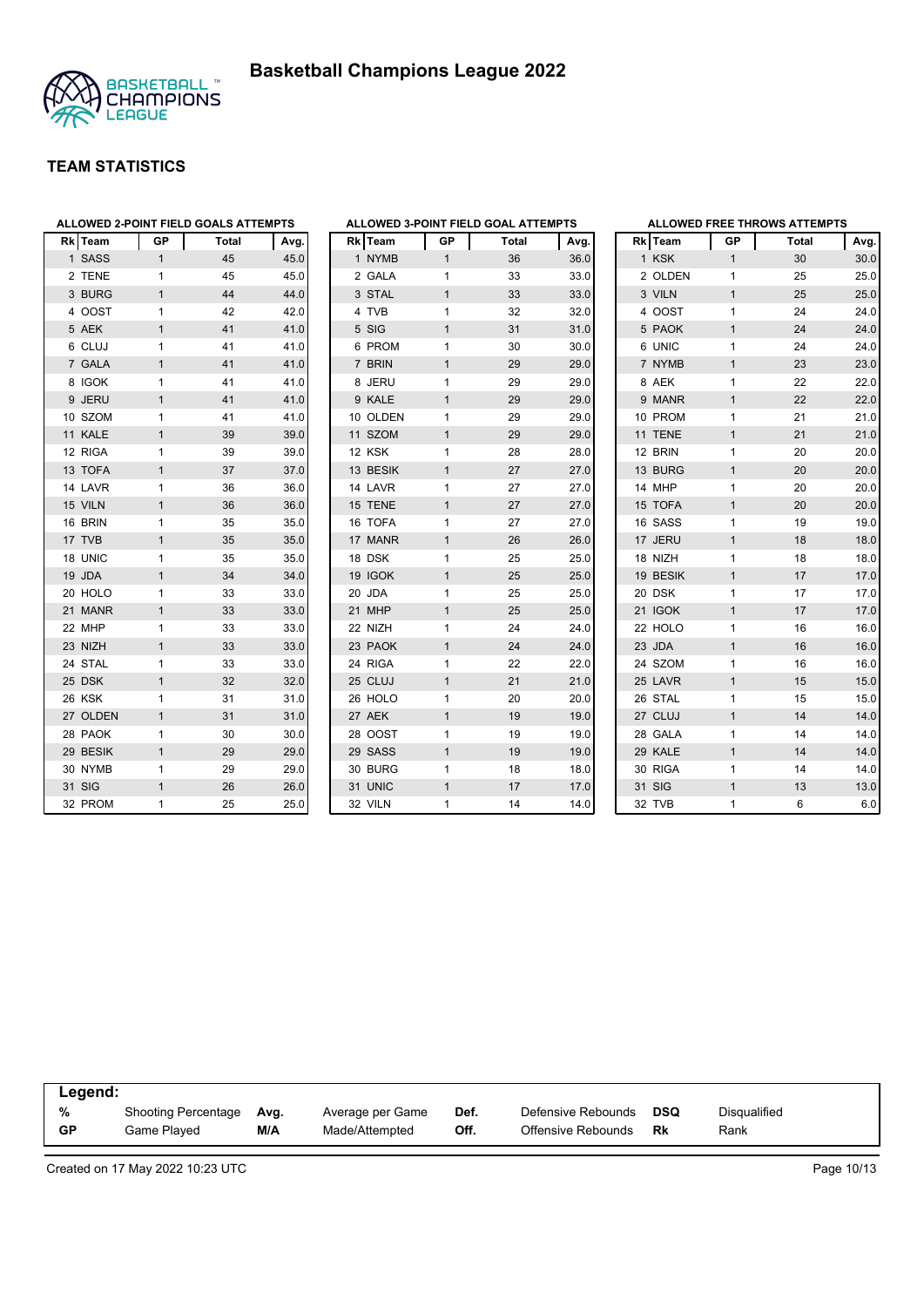



| <b>OPPONENT TOTAL FIELD GOALS %</b> |              |       |      |          |              | <b>OPPONENT 2-POINT FIELD GOALS %</b> |      | <b>OPPONENT 3-POINT FIELD GOALS %</b> |              |        |      |  |  |
|-------------------------------------|--------------|-------|------|----------|--------------|---------------------------------------|------|---------------------------------------|--------------|--------|------|--|--|
| Rk Team                             | GP           | M/A   | %    | Rk Team  | GP           | M/A                                   | %    | Rk Team                               | GP           | M/A    | %    |  |  |
| 1 IGOK                              | $\mathbf{1}$ | 21/66 | 31.8 | 1 IGOK   | $\mathbf{1}$ | 11/41                                 | 26.8 | 1 CLUJ                                | $\mathbf{1}$ | 4/21   | 19.0 |  |  |
| 2 TENE                              | 1            | 23/72 | 31.9 | 2 TENE   | 1            | 15/45                                 | 33.3 | 2 DSK                                 | 1            | 5/25   | 20.0 |  |  |
| 3 LAVR                              | $\mathbf{1}$ | 22/63 | 34.9 | 3 KSK    | $\mathbf{1}$ | 11/31                                 | 35.5 | 3 JDA                                 | $\mathbf{1}$ | $5/25$ | 20.0 |  |  |
| 4 CLUJ                              | $\mathbf{1}$ | 23/62 | 37.1 | 4 LAVR   | 1            | 14/36                                 | 38.9 | 4 BURG                                | $\mathbf{1}$ | 4/18   | 22.2 |  |  |
| 5 OLDEN                             | $\mathbf{1}$ | 23/60 | 38.3 | 5 TVB    | $\mathbf{1}$ | 15/35                                 | 42.9 | 5 OLDEN                               | $\mathbf{1}$ | 7/29   | 24.1 |  |  |
| 6 KALE                              | $\mathbf{1}$ | 27/68 | 39.7 | 6 KALE   | 1            | 17/39                                 | 43.6 | 6 SZOM                                | $\mathbf{1}$ | 7/29   | 24.1 |  |  |
| 7 SZOM                              | $\mathbf{1}$ | 28/70 | 40.0 | 7 UNIC   | $\mathbf{1}$ | 16/35                                 | 45.7 | 7 STAL                                | $\mathbf{1}$ | 8/33   | 24.2 |  |  |
| 8 UNIC                              | 1            | 21/52 | 40.4 | 8 CLUJ   | $\mathbf{1}$ | 19/41                                 | 46.3 | 8 PAOK                                | $\mathbf{1}$ | 7/24   | 29.2 |  |  |
| 9 JDA                               | $\mathbf{1}$ | 24/59 | 40.7 | 9 PROM   | $\mathbf{1}$ | 12/25                                 | 48.0 | 9 UNIC                                | $\mathbf{1}$ | 5/17   | 29.4 |  |  |
| 10 PAOK                             | $\mathbf{1}$ | 22/54 | 40.7 | 10 GALA  | $\mathbf{1}$ | 20/41                                 | 48.8 | 10 LAVR                               | $\mathbf{1}$ | 8/27   | 29.6 |  |  |
| <b>11 KSK</b>                       | $\mathbf{1}$ | 25/59 | 42.4 | 11 PAOK  | $\mathbf{1}$ | 15/30                                 | 50.0 | 11 TENE                               | $\mathbf{1}$ | 8/27   | 29.6 |  |  |
| 12 MANR                             | $\mathbf{1}$ | 25/59 | 42.4 | 12 SZOM  | 1            | 21/41                                 | 51.2 | 12 HOLO                               | 1            | 6/20   | 30.0 |  |  |
| 13 GALA                             | $\mathbf{1}$ | 32/74 | 43.2 | 13 TOFA  | $\mathbf{1}$ | 19/37                                 | 51.4 | 13 MANR                               | $\mathbf{1}$ | 8/26   | 30.8 |  |  |
| 14 HOLO                             | $\mathbf{1}$ | 23/53 | 43.4 | 14 HOLO  | $\mathbf{1}$ | 17/33                                 | 51.5 | 14 MHP                                | $\mathbf{1}$ | 8/25   | 32.0 |  |  |
| 15 BURG                             | $\mathbf{1}$ | 27/62 | 43.5 | 15 MANR  | $\mathbf{1}$ | 17/33                                 | 51.5 | 15 JERU                               | $\mathbf{1}$ | 10/29  | 34.5 |  |  |
| 16 SIG                              | $\mathbf{1}$ | 25/57 | 43.9 | 16 OLDEN | $\mathbf{1}$ | 16/31                                 | 51.6 | 16 KALE                               | 1            | 10/29  | 34.5 |  |  |
| 17 TOFA                             | $\mathbf{1}$ | 29/64 | 45.3 | 17 BESIK | $\mathbf{1}$ | 15/29                                 | 51.7 | 17 SIG                                | $\mathbf{1}$ | 11/31  | 35.5 |  |  |
| 18 PROM                             | 1            | 25/55 | 45.5 | 18 BURG  | 1            | 23/44                                 | 52.3 | 18 GALA                               | $\mathbf{1}$ | 12/33  | 36.4 |  |  |
| 19 STAL                             | $\mathbf{1}$ | 30/66 | 45.5 | 19 OOST  | $\mathbf{1}$ | 22/42                                 | 52.4 | <b>19 AEK</b>                         | $\mathbf{1}$ | 7/19   | 36.8 |  |  |
| 20 DSK                              | $\mathbf{1}$ | 26/57 | 45.6 | 20 VILN  | $\mathbf{1}$ | 19/36                                 | 52.8 | 20 TOFA                               | $\mathbf{1}$ | 10/27  | 37.0 |  |  |
| 21 JERU                             | $\mathbf{1}$ | 32/70 | 45.7 | 21 SASS  | $\mathbf{1}$ | 24/45                                 | 53.3 | 21 NIZH                               | $\mathbf{1}$ | 9/24   | 37.5 |  |  |
| 22 TVB                              | 1            | 32/67 | 47.8 | 22 JERU  | 1            | 22/41                                 | 53.7 | 22 BRIN                               | 1            | 11/29  | 37.9 |  |  |
| 23 MHP                              | $\mathbf{1}$ | 28/58 | 48.3 | 23 SIG   | $\mathbf{1}$ | 14/26                                 | 53.8 | 23 IGOK                               | $\mathbf{1}$ | 10/25  | 40.0 |  |  |
| 24 BRIN                             | $\mathbf{1}$ | 31/64 | 48.4 | 24 JDA   | $\mathbf{1}$ | 19/34                                 | 55.9 | 24 VILN                               | $\mathbf{1}$ | 6/14   | 42.9 |  |  |
| 25 VILN                             | $\mathbf{1}$ | 25/50 | 50.0 | 25 AEK   | $\mathbf{1}$ | 23/41                                 | 56.1 | 25 PROM                               | $\mathbf{1}$ | 13/30  | 43.3 |  |  |
| 26 BESIK                            | 1            | 28/56 | 50.0 | 26 BRIN  | $\mathbf{1}$ | 20/35                                 | 57.1 | 26 NYMB                               | $\mathbf{1}$ | 16/36  | 44.4 |  |  |
| 27 AEK                              | $\mathbf{1}$ | 30/60 | 50.0 | 27 NYMB  | $\mathbf{1}$ | 17/29                                 | 58.6 | 27 BESIK                              | $\mathbf{1}$ | 13/27  | 48.1 |  |  |
| 28 NYMB                             | $\mathbf{1}$ | 33/65 | 50.8 | 28 RIGA  | $\mathbf{1}$ | 23/39                                 | 59.0 | 28 RIGA                               | 1            | 11/22  | 50.0 |  |  |
| 29 NIZH                             | $\mathbf{1}$ | 29/57 | 50.9 | 29 MHP   | $\mathbf{1}$ | 20/33                                 | 60.6 | 29 KSK                                | $\mathbf{1}$ | 14/28  | 50.0 |  |  |
| 30 OOST                             | $\mathbf{1}$ | 32/61 | 52.5 | 30 NIZH  | $\mathbf{1}$ | 20/33                                 | 60.6 | 30 OOST                               | $\mathbf{1}$ | 10/19  | 52.6 |  |  |
| 31 SASS                             | $\mathbf{1}$ | 34/64 | 53.1 | 31 DSK   | $\mathbf{1}$ | 21/32                                 | 65.6 | 31 SASS                               | $\mathbf{1}$ | 10/19  | 52.6 |  |  |
| 32 RIGA                             | $\mathbf{1}$ | 34/61 | 55.7 | 32 STAL  | 1            | 22/33                                 | 66.7 | 32 TVB                                | $\mathbf{1}$ | 17/32  | 53.1 |  |  |

| Legend:   |                            |      |                  |      |                    |            |              |  |  |  |
|-----------|----------------------------|------|------------------|------|--------------------|------------|--------------|--|--|--|
| %         | <b>Shooting Percentage</b> | Avg. | Average per Game | Def. | Defensive Rebounds | <b>DSQ</b> | Disqualified |  |  |  |
| <b>GP</b> | Game Played                | M/A  | Made/Attempted   | Off. | Offensive Rebounds | Rk         | Rank         |  |  |  |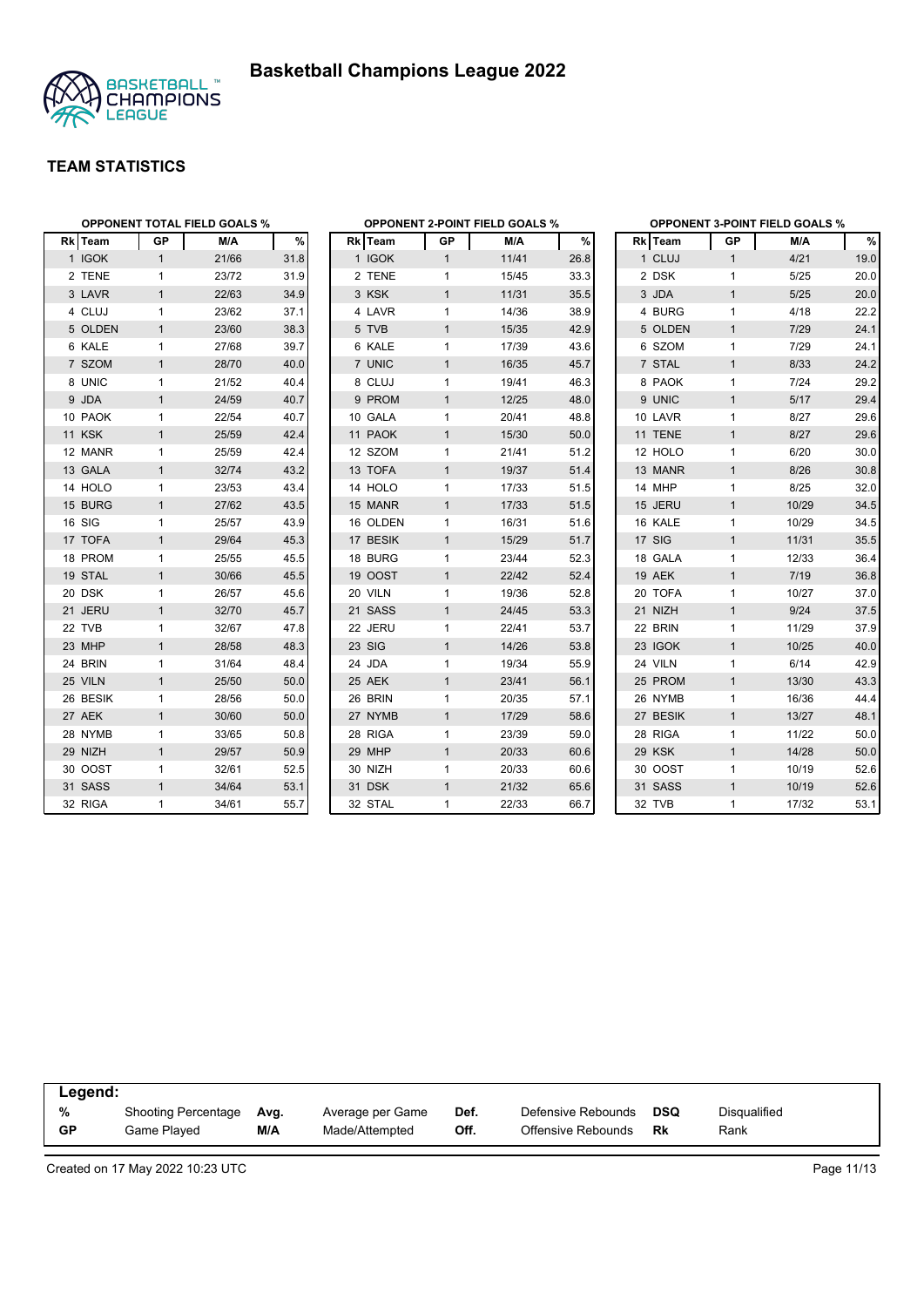

|          | <b>OPPONENT FREE THROWS %</b> |       |      |  | <b>BENCH POINTS</b> |              |              |      |  | <b>FAST BREAK POINTS</b> |              |                |      |
|----------|-------------------------------|-------|------|--|---------------------|--------------|--------------|------|--|--------------------------|--------------|----------------|------|
| Rk Team  | GP                            | M/A   | %    |  | Rk Team             | GP           | <b>Total</b> | Avg. |  | Rk Team                  | GP           | Total          | Avg. |
| 1 SZOM   | $\mathbf{1}$                  | 15/16 | 93.8 |  | 1 RIGA              | $\mathbf{1}$ | 44           | 44.0 |  | 1 OLDEN                  | $\mathbf{1}$ | 24             | 24.0 |
| 2 SIG    | $\mathbf{1}$                  | 12/13 | 92.3 |  | 2 SZOM              | $\mathbf{1}$ | 39           | 39.0 |  | 2 SZOM                   | $\mathbf{1}$ | 17             | 17.0 |
| 3 STAL   | $\mathbf{1}$                  | 13/15 | 86.7 |  | 3 BRIN              | $\mathbf{1}$ | 38           | 38.0 |  | 3 SASS                   | $\mathbf{1}$ | 16             | 16.0 |
| 4 RIGA   | $\mathbf{1}$                  | 12/14 | 85.7 |  | 4 OLDEN             | $\mathbf{1}$ | 38           | 38.0 |  | 4 BESIK                  | $\mathbf{1}$ | 15             | 15.0 |
| 5 MHP    | $\mathbf{1}$                  | 17/20 | 85.0 |  | 5 JERU              | $\mathbf{1}$ | 36           | 36.0 |  | 5 NYMB                   | $\mathbf{1}$ | 15             | 15.0 |
| 6 SASS   | $\mathbf{1}$                  | 16/19 | 84.2 |  | 6 KSK               | $\mathbf{1}$ | 36           | 36.0 |  | 6 PROM                   | $\mathbf{1}$ | 15             | 15.0 |
| 7 NYMB   | $\mathbf{1}$                  | 19/23 | 82.6 |  | 7 UNIC              | $\mathbf{1}$ | 35           | 35.0 |  | 7 RIGA                   | $\mathbf{1}$ | 15             | 15.0 |
| 8 MANR   | $\mathbf{1}$                  | 18/22 | 81.8 |  | 8 MHP               | $\mathbf{1}$ | 34           | 34.0 |  | 8 STAL                   | $\mathbf{1}$ | 15             | 15.0 |
| 9 VILN   | $\mathbf{1}$                  | 20/25 | 80.0 |  | 9 OOST              | $\mathbf{1}$ | 34           | 34.0 |  | 9 JERU                   | $\mathbf{1}$ | 14             | 14.0 |
| 10 BURG  | $\mathbf{1}$                  | 16/20 | 80.0 |  | 10 TVB              | $\mathbf{1}$ | 34           | 34.0 |  | 10 TVB                   | $\mathbf{1}$ | 14             | 14.0 |
| 11 KALE  | $\mathbf{1}$                  | 11/14 | 78.6 |  | 11 MANR             | $\mathbf{1}$ | 33           | 33.0 |  | 11 MANR                  | $\mathbf{1}$ | 13             | 13.0 |
| 12 BESIK | $\mathbf{1}$                  | 13/17 | 76.5 |  | 12 SIG              | $\mathbf{1}$ | 33           | 33.0 |  | 12 TOFA                  | $\mathbf{1}$ | 13             | 13.0 |
| 13 TENE  | $\mathbf{1}$                  | 16/21 | 76.2 |  | 13 BURG             | $\mathbf{1}$ | 30           | 30.0 |  | 13 IGOK                  | $\mathbf{1}$ | 12             | 12.0 |
| 14 OLDEN | $\mathbf{1}$                  | 19/25 | 76.0 |  | 14 IGOK             | $\mathbf{1}$ | 30           | 30.0 |  | 14 OOST                  | $\mathbf{1}$ | 12             | 12.0 |
| 15 OOST  | $\mathbf{1}$                  | 18/24 | 75.0 |  | 15 VILN             | $\mathbf{1}$ | 30           | 30.0 |  | 15 SIG                   | $\mathbf{1}$ | 12             | 12.0 |
| 16 BRIN  | $\mathbf{1}$                  | 15/20 | 75.0 |  | 16 AEK              | $\mathbf{1}$ | 27           | 27.0 |  | 16 BURG                  | $\mathbf{1}$ | 11             | 11.0 |
| 17 TOFA  | $\mathbf{1}$                  | 15/20 | 75.0 |  | 17 NYMB             | $\mathbf{1}$ | 26           | 26.0 |  | 17 GALA                  | $\mathbf{1}$ | 11             | 11.0 |
| 18 JDA   | $\mathbf{1}$                  | 12/16 | 75.0 |  | 18 KALE             | $\mathbf{1}$ | 24           | 24.0 |  | 18 KSK                   | $\mathbf{1}$ | 10             | 10.0 |
| 19 LAVR  | $\mathbf{1}$                  | 11/15 | 73.3 |  | 19 NIZH             | $\mathbf{1}$ | 24           | 24.0 |  | 19 HOLO                  | $\mathbf{1}$ | 8              | 8.0  |
| 20 AEK   | $\mathbf{1}$                  | 16/22 | 72.7 |  | 20 PAOK             | 1            | 24           | 24.0 |  | 20 UNIC                  | $\mathbf{1}$ | 8              | 8.0  |
| 21 CLUJ  | $\mathbf{1}$                  | 10/14 | 71.4 |  | 21 TOFA             | $\mathbf{1}$ | 24           | 24.0 |  | 21 VILN                  | $\mathbf{1}$ | 8              | 8.0  |
| 22 PAOK  | $\mathbf{1}$                  | 17/24 | 70.8 |  | 22 STAL             | $\mathbf{1}$ | 23           | 23.0 |  | 22 AEK                   | $\mathbf{1}$ | $\overline{7}$ | 7.0  |
| 23 IGOK  | $\mathbf{1}$                  | 12/17 | 70.6 |  | 23 PROM             | $\mathbf{1}$ | 22           | 22.0 |  | 23 CLUJ                  | $\mathbf{1}$ | $\overline{7}$ | 7.0  |
| 24 KSK   | $\mathbf{1}$                  | 20/30 | 66.7 |  | 24 HOLO             | $\mathbf{1}$ | 21           | 21.0 |  | 24 DSK                   | $\mathbf{1}$ | $\overline{7}$ | 7.0  |
| 25 JERU  | $\mathbf{1}$                  | 12/18 | 66.7 |  | 25 SASS             | $\mathbf{1}$ | 21           | 21.0 |  | 25 BRIN                  | $\mathbf{1}$ | 6              | 6.0  |
| 26 NIZH  | $\mathbf{1}$                  | 12/18 | 66.7 |  | 26 JDA              | $\mathbf{1}$ | 20           | 20.0 |  | 26 JDA                   | $\mathbf{1}$ | 6              | 6.0  |
| 27 TVB   | $\mathbf{1}$                  | 4/6   | 66.7 |  | 27 GALA             | $\mathbf{1}$ | 19           | 19.0 |  | 27 MHP                   | $\mathbf{1}$ | 5              | 5.0  |
| 28 GALA  | $\mathbf{1}$                  | 9/14  | 64.3 |  | 28 BESIK            | 1            | 18           | 18.0 |  | 28 PAOK                  | $\mathbf{1}$ | 5              | 5.0  |
| 29 UNIC  | $\mathbf{1}$                  | 15/24 | 62.5 |  | 29 DSK              | $\mathbf{1}$ | 13           | 13.0 |  | 29 LAVR                  | $\mathbf{1}$ | 4              | 4.0  |
| 30 HOLO  | $\mathbf{1}$                  | 9/16  | 56.3 |  | 30 CLUJ             | $\mathbf{1}$ | 11           | 11.0 |  | 30 TENE                  | $\mathbf{1}$ | 4              | 4.0  |
| 31 DSK   | $\mathbf{1}$                  | 9/17  | 52.9 |  | 31 LAVR             | $\mathbf{1}$ | $\bf 8$      | 8.0  |  | 31 KALE                  | $\mathbf{1}$ | $\overline{c}$ | 2.0  |
| 32 PROM  | $\mathbf{1}$                  | 10/21 | 47.6 |  | 32 TENE             | $\mathbf{1}$ | 6            | 6.0  |  | 32 NIZH                  | $\mathbf{1}$ | $\mathbf 0$    | 0.0  |

| Legend:   |                            |      |                  |      |                    |     |              |  |  |  |
|-----------|----------------------------|------|------------------|------|--------------------|-----|--------------|--|--|--|
| %         | <b>Shooting Percentage</b> | Ava. | Average per Game | Def. | Defensive Rebounds | DSQ | Disqualified |  |  |  |
| <b>GP</b> | Game Plaved                | M/A  | Made/Attempted   | Off. | Offensive Rebounds | Rk  | Rank         |  |  |  |